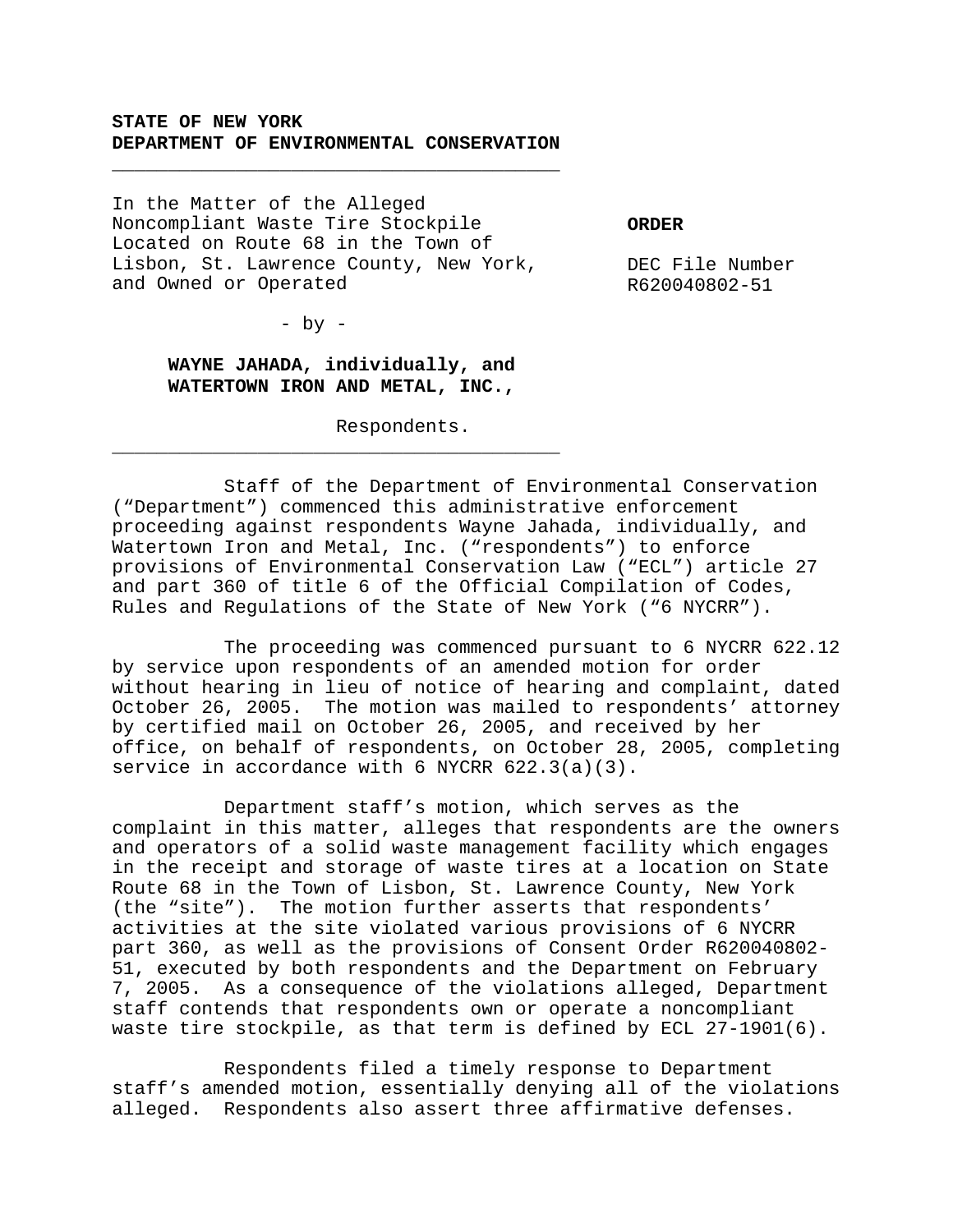The matter was assigned to Administrative Law Judge ("ALJ") Richard R. Wissler, who prepared the attached hearing report dated June 14, 2006. I adopt the ALJ's hearing report as my decision in this matter, subject to the following comments.

Respondents have allowed the accumulation of more than 68,000 waste tires at the site and have operated a waste tire storage facility at the site without a valid permit issued by the Department. Respondents' operation of the facility, without the plans required by 6 NYCRR  $360-13.2(b)$ , (e), (f), (h), (i), and (j), constitutes separate violations of the operational requirement of 6 NYCRR 360-13.3(a), which requires that all activities at the facility must be performed in accordance with such Department-approved plans (see Matter of Wilder, Supplemental Order of the Acting Commissioner, Sept. 27, 2005, adopting ALJ Hearing Report, at 3-4). In addition, the failure to comply with the dimensional, quantity and other standards established in 6 NYCRR 360-13.2(h)(6), the applicable National Fire Protection Association ("NFPA") standards incorporated therein, 6 NYCRR 360-13.2(i), and 6 NYCRR 360-13.3 constitutes violations of additional operational requirements applicable to waste tire storage facilities (see id. at 4-8).

With respect to the remaining violations alleged by Department staff, I affirm and adopt the ALJ's analysis and conclusions. As to respondent Wayne Jahada, I agree that the facts establish his individual liability for all violations determined herein, and that respondent Wayne Jahada, individually, and respondent Watertown Iron and Metal, Inc., are jointly and severally liable for the penalty imposed for such violations.

As a result of the violations referenced above and the violations determined in the ALJ's report, respondents' facility is a "noncompliant waste tire stockpile" as that term is defined in ECL 27-1901(6). Accordingly, the abatement measures Department staff seeks to have imposed in this matter are authorized by ECL 27-1907 and were also included in Consent Order R620040802-51.

The penalty recommended by the ALJ is warranted by the circumstances of this case and consistent with the penaltyassessment formula I have adopted in other noncompliant waste tire stockpile cases (see Matter of Parent, Order of the Acting Commissioner, Oct. 5, 2005; Matter of Wilder, Supplemental Order of the Acting Commissioner, Sept. 27, 2005).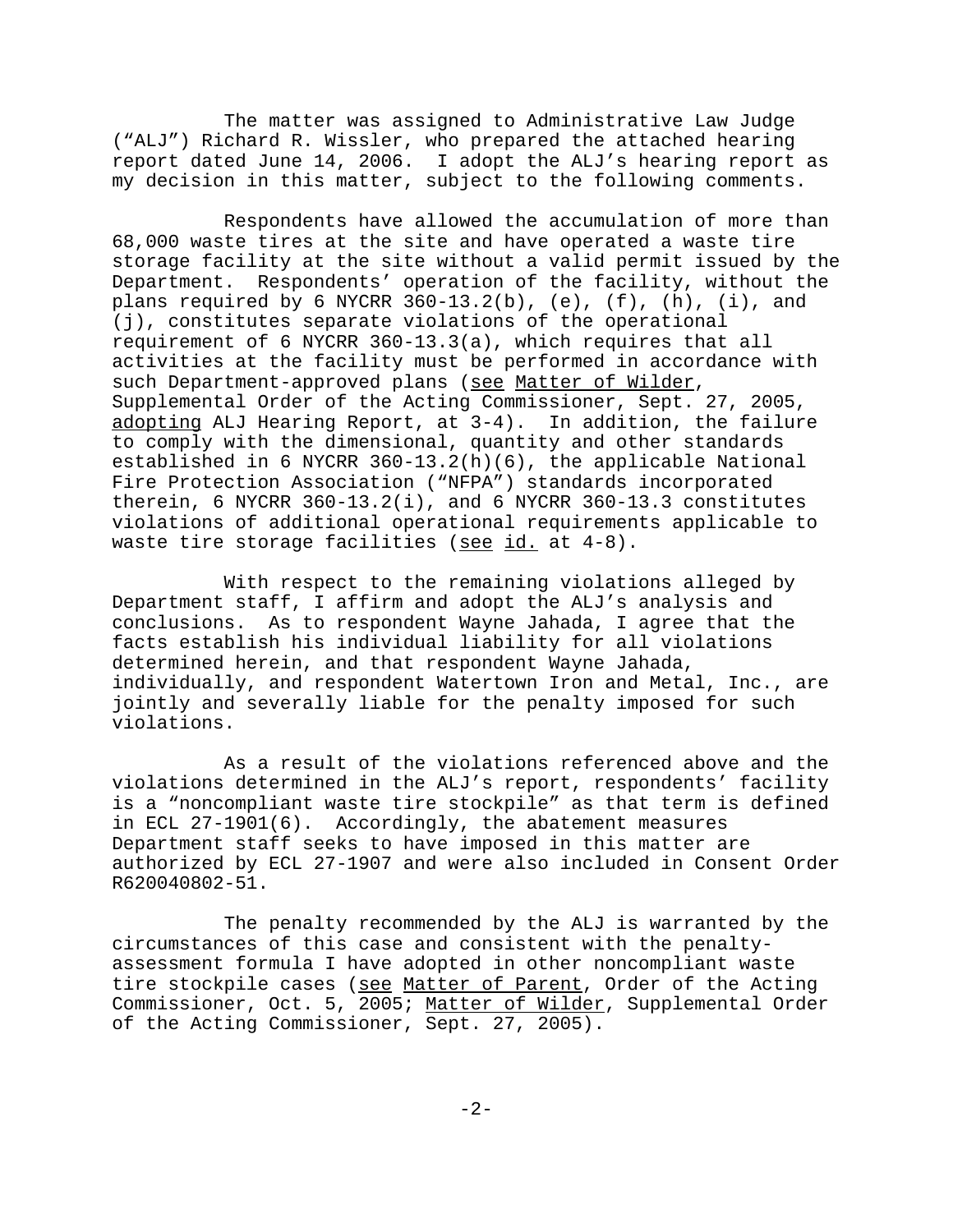**NOW, THEREFORE,** having considered this matter and being duly advised, it is **ORDERED** that:

1. Department staff's motion for an order without hearing is granted.

2. The subject site constitutes a waste tire storage facility subject to the provisions of 6 NYCRR subpart 360-13 because more than 1,000 waste tires are stored at the site.

3. The subject site constitutes a "solid waste management facility" as that term is defined by 6 NYCRR  $360-1.2(b)(158)$ , because it is a waste tire storage facility.

4. Since September 18, 1998, respondent Watertown Iron and Metal, Inc., was and is the owner of the site and the solid waste management facility located thereon.

5. Since September 18, 1998, respondent Wayne S. Jahada, was and is the President of respondent Watertown Iron and Metal, Inc., and is the facility operator of the site as that term is defined by 6 NYCRR 360-1.2(b)(113).

6. As facility operator of the site, respondent Wayne S. Jahada is personally liable for violations arising from the operation of the solid waste management facility at the site, and is jointly and severally liable with respondent Watertown Iron and Metal, Inc., for the payment of penalties imposed for such violations.

7. Since September 18, 1998, respondents have violated 6 NYCRR  $360-1.7(a)(1)$  and 6 NYCRR  $360-13.1(b)$  by operating a waste tire storage facility at the site without a valid solid waste management facility permit issued by the Department.

8. Since September 18, 1998, respondents have violated 6 NYCRR 360-13.3(a) by operating a waste tire storage facility without a Department-approved operation and maintenance manual.

9. Since September 18, 1998, respondents have violated National Fire Protection Association Standards for Storage of Rubber Tires, NFPA 231D, 1989 edition ("NFPA 231D") and, thus, 6 NYCRR 360-13.2(h)(6). In particular, respondents violated:

> a. Provision C-3.2.1(a), which requires "fire lanes to separate tire piles and provide access for effective fire fighting operations," by failing to have such access lanes at and about the site;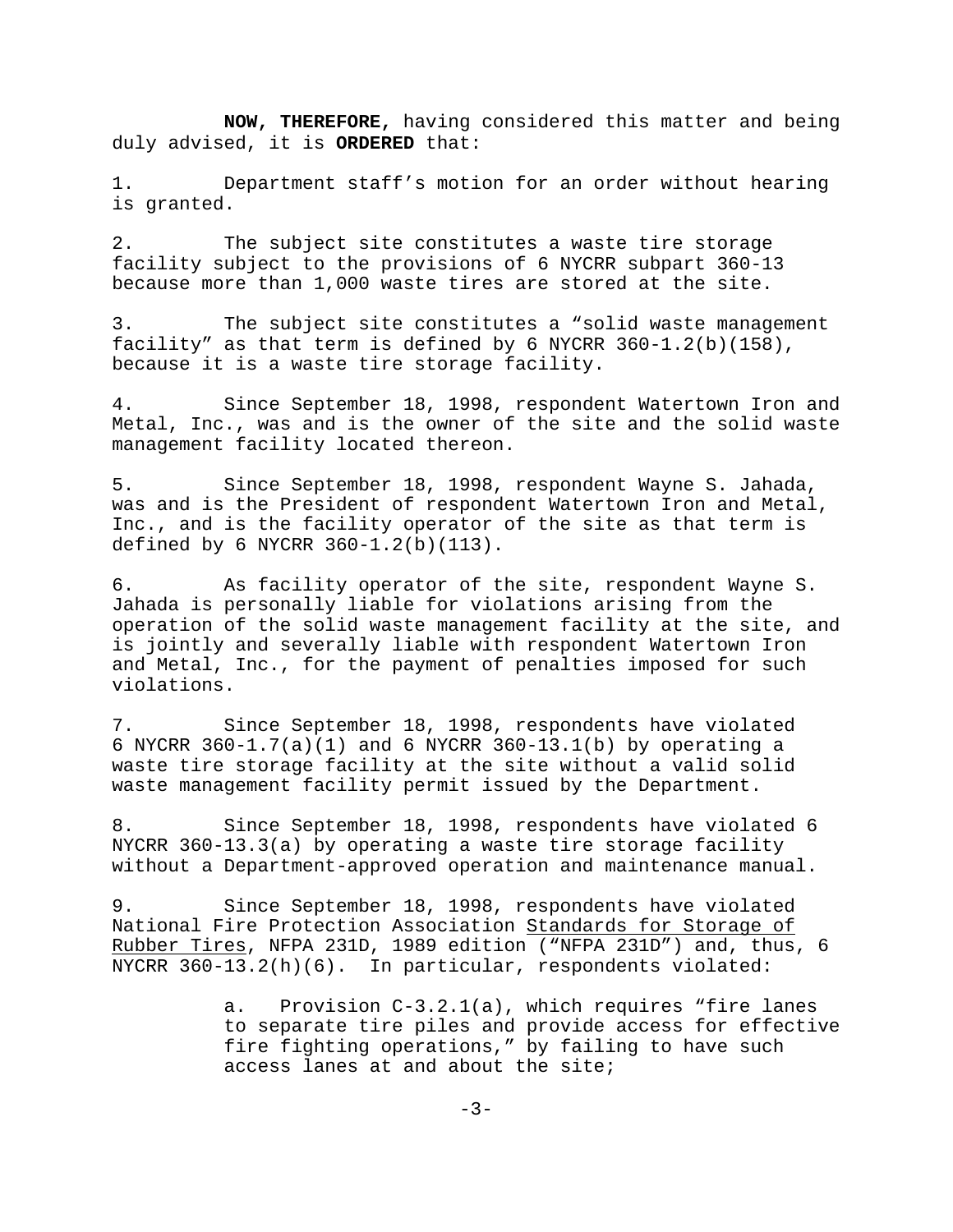b. Provision  $C-3.2.1(c)$ , which requires "an effective fire prevention maintenance program including control of weeds, grass, and other combustible materials within the storage area," by storing waste tires at the site in piles in close proximity to natural cover and trees; and

c. Provision C-4.2.5, which requires that "the distance between storage and grass, weeds, and brush should be 50 feet," by locating tire piles at the site less than 50 feet from grass, weeds, and bushes.

10. Since September 18, 1998, respondents have violated 6 NYCRR 360-13.3(a) by operating a waste tire storage facility without a Department-approved:

> a. Site plan specifying the waste tire facility's boundaries, utilities, topography and structures, as required by 6 NYCRR 360-13.2(b);

b. Monitoring and inspection plan addressing such matters as the readiness of fire-fighting equipment and the integrity of the site security system, as required by 6 NYCRR  $360 - 13.2(e)$ ;

c. Closure plan identifying the steps necessary to close the facility, as required by 6 NYCRR  $360-13.2(f)$ ;

d. Contingency plan, as required by 6 NYCRR 360- 13.2(h);

e. Storage plan addressing the receipt and handling of all waste tires and solid waste to, at and from the facility, as required by 6 NYCRR  $360-13.2(i)$ ; and

f. Vector control plan providing that all waste tires be maintained in a manner which limits mosquito breeding potential and other vectors, as required by 6 NYCRR 360-13.2(j).

11. Since September 18, 1998, respondents have violated the operational requirements established in 6 NYCRR 360-13.2 by failing to maintain:

> a. Waste tire piles with no less than 50 feet of separation distance between piles and buildings and other structures, as required by 6 NYCRR 360- 13.2(i)(4);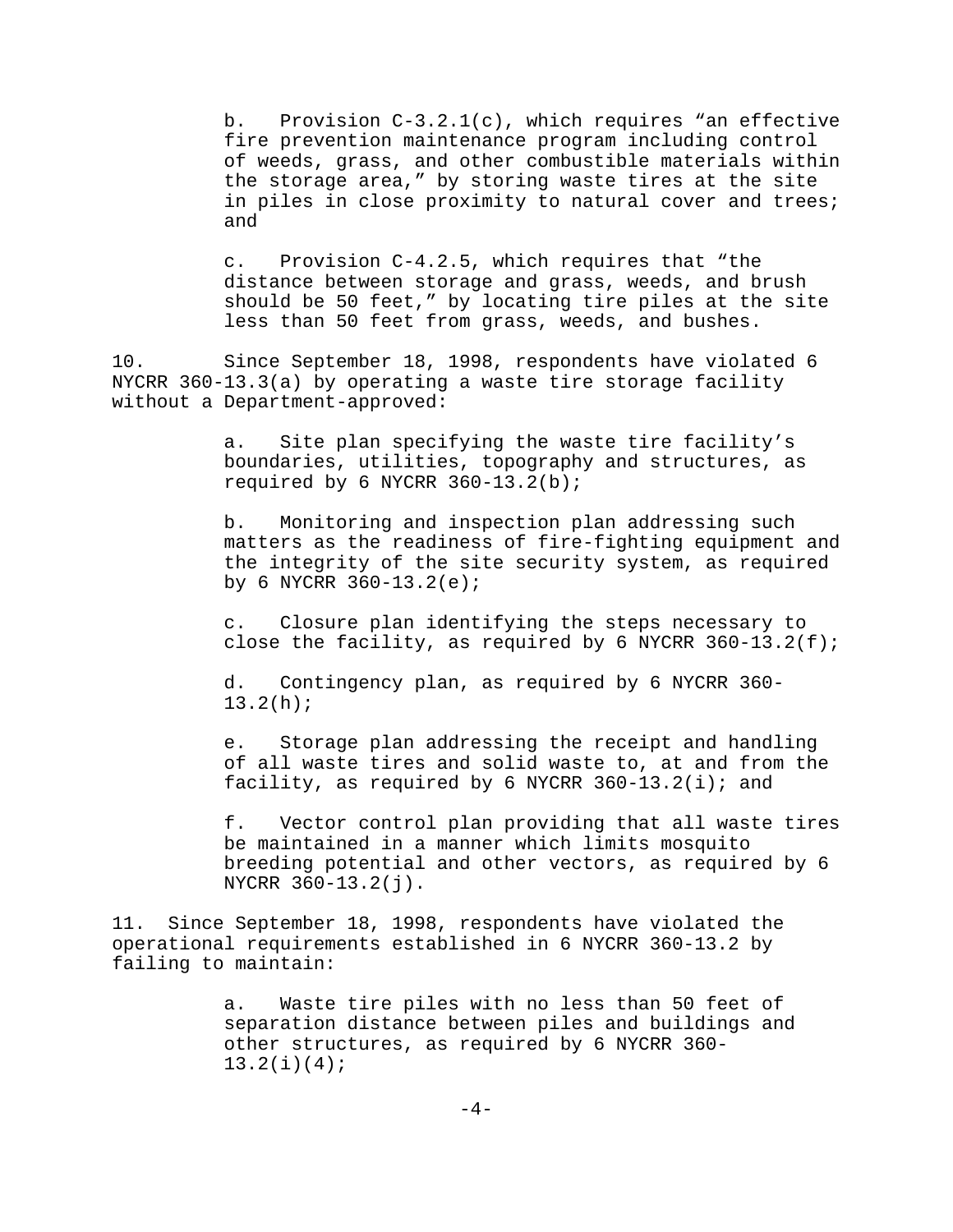b. Fifty foot separation areas so that they are free of obstructions and vegetation at all times, as required by 6 NYCRR  $360-13.2(i)(4)$ ;

c. Fifty foot separation areas in such a manner that emergency vehicles will have adequate access, as required by 6 NYCRR  $360-13.2(i)(4)$ ;

d. Waste tire piles at 50 feet or less in width, as required by 6 NYCRR  $360-13.2(i)(3)$ ; and

e. Waste tire piles at 10,000 square feet, or less, of surface area, as required by 6 NYCRR 360-13.2(i)(3).

12. Since September 18, 1998, respondents have violated the operational requirements of 6 NYCRR 360-13.3 by:

> a. Failing to maintain access roads within the storage facility in passable condition at all times to allow for access by firefighting and emergency response equipment, as required by 6 NYCRR  $360-13.3(c)(1)$ ;

> b. Owning and operating a waste tire storage facility having more than 2,500 tires that does not have fully charged large capacity carbon dioxide or dry chemical fire extinguishers located in strategically placed enclosures throughout the entire facility, as required by 6 NYCRR  $360-13.3(c)(4)$ ;

> c. Owning and operating a waste tire storage facility having more than 2,500 tires that does not have an active hydrant or viable fire pond on the facility, as required by 6 NYCRR  $360-13.3(c)(4)$ ;

d. Failing to maintain waste tire piles that are accessible on all sides to fire fighting and emergency response equipment, as required by 6 NYCRR 360-  $13.3(c)(5);$ 

e. Owning and operating a waste tire storage facility having more than 2,500 tires that has potential ignition sources stored in tire storage areas, in violation of 6 NYCRR  $360 - 13.3(c)(6)$ ;

f. Owning and operating a waste tire storage facility having more than 2,500 tires that does not have the site enclosed, at a minimum, in a 6 foot chain link fence or equivalent structure, as required by 6 NYCRR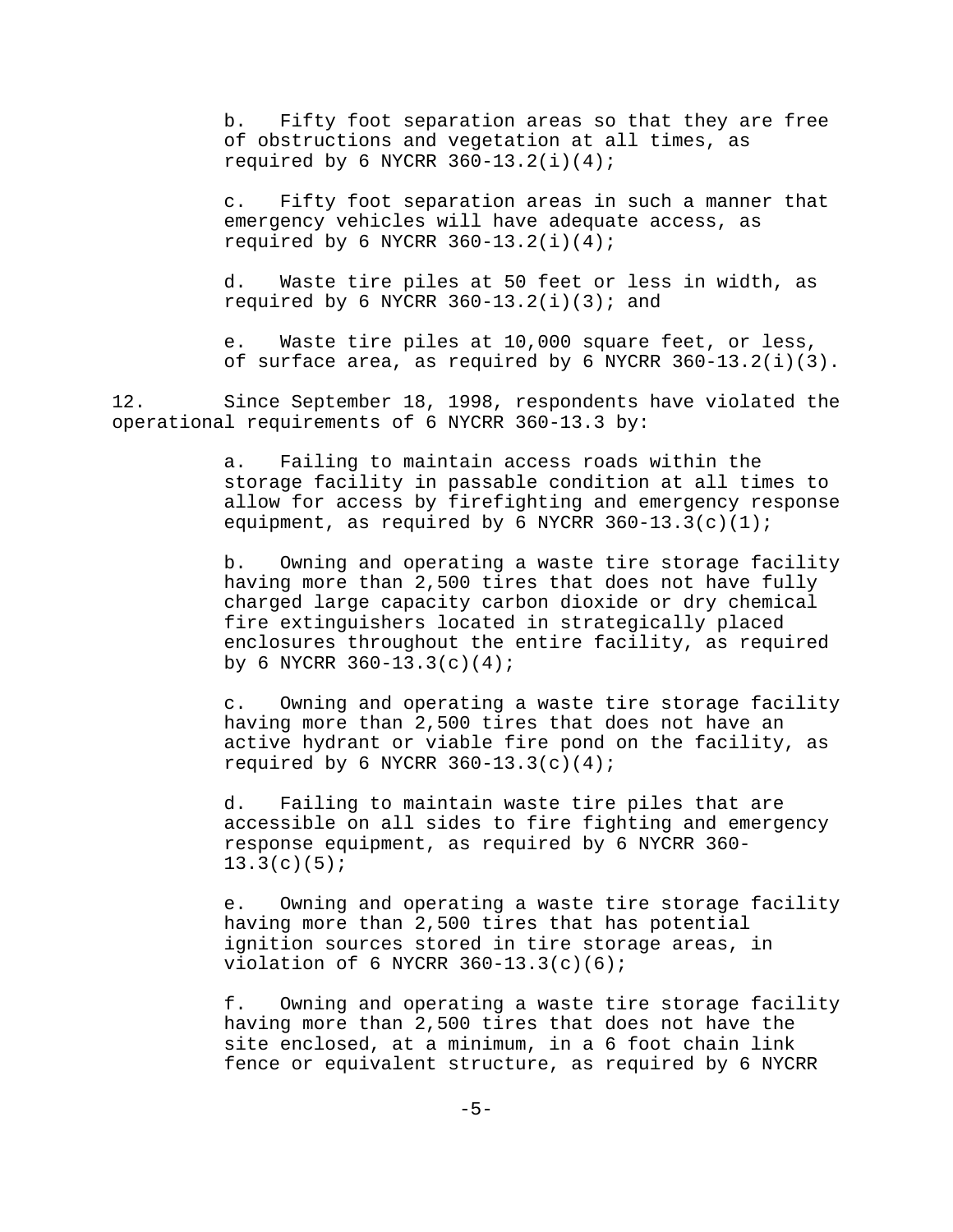$360 - 13.3(d)(2)$ ;

g. Failing to file with the Department quarterly operation reports, as required by 6 NYCRR 360-  $13.3(e)(2);$ 

h. Failing to file with the Department annual operation reports, as required by 6 NYCRR 360-  $13.3(e)(3);$  and

i. Storing waste tires for more than one week at the site without removing the rims from the tires, as required by 6 NYCRR 360-13.3(b)(1).

13. Respondents violated the terms of Consent Order R620040802-51 by:

> a. Failing to remove, for the period of June 15, 2005, to October 26, 2005 (the date of the amended motion for order without hearing), 20 tons of waste tires every seven days, as required by paragraph I(B)(1)(ii) of the Consent Order;

b. Failing to remove 24,000 or 200 tons of tires from the site, as required by paragraph I(B) of the Consent Order; and

c. Failing to submit weekly reports, as required by paragraph  $I(B)(1)(iv)$  of the Consent Order.

14. By virtue of having violated the aforementioned provisions of law and regulation, respondents own and operate a noncompliant waste tire stock pile as that term is defined in ECL 27-1901(6).

15. For the violations determined herein, it is hereby ordered that:

I. Respondent shall immediately stop allowing any waste tires to come onto the site in any manner or method, or for any purpose, including but not limited to nor exemplified by, acceptance, sufferance, authorization, deposit, or storage.

II. As requested by Department Staff in its request for relief, it is hereby further ordered that:

A. Respondents are ordered to pay the suspended penalty of \$136,000 pursuant to Consent Order R620040802-51,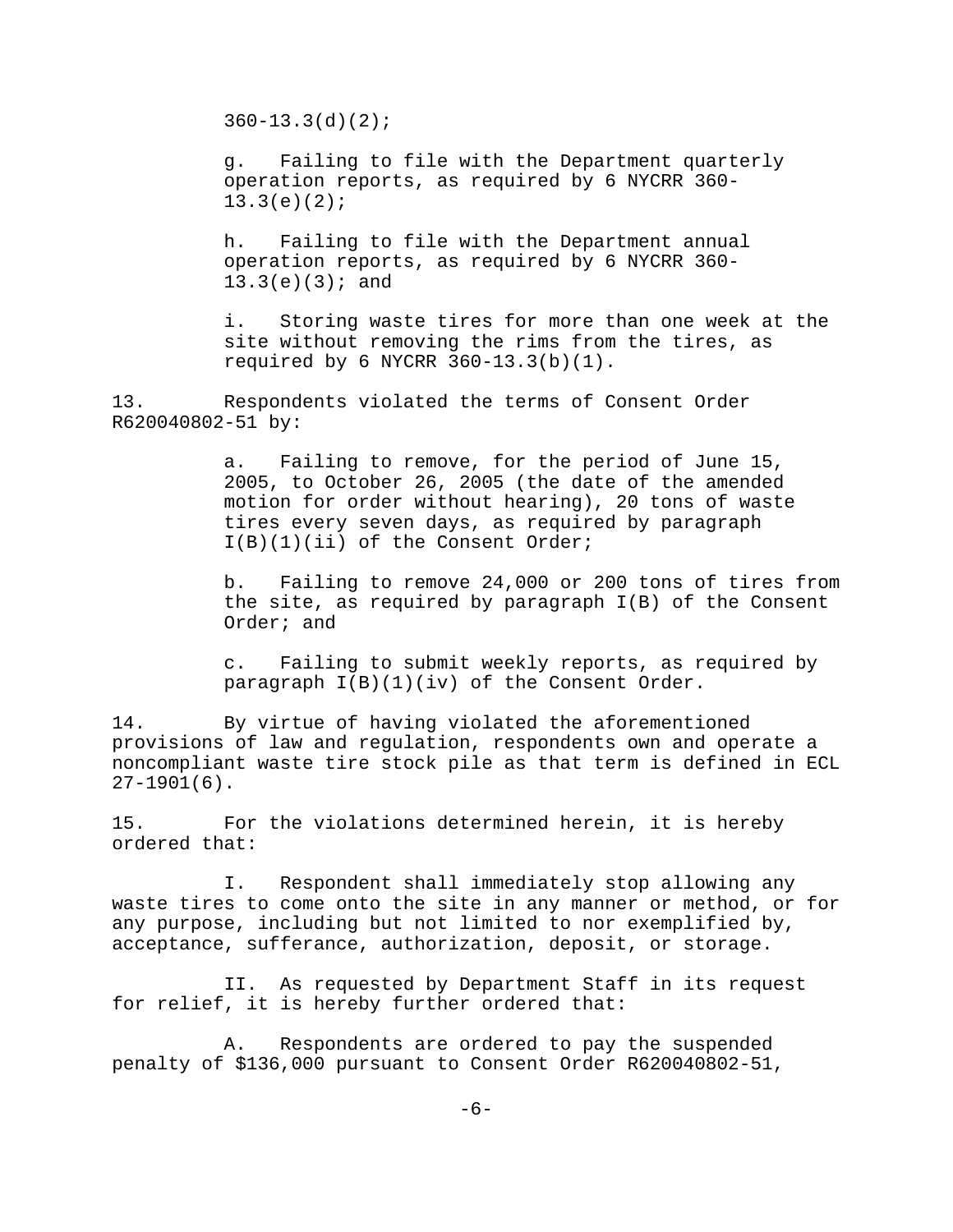representing \$2.00 for each of the 68,000 tires remaining on the site as of August 26, 2005.

B. Respondents are ordered to pay an additional penalty of \$100,000 for the continuing violations of Consent Order R620040802-51, from June 15, 2005, to October 26, 2005 (the date of the amended motion for order without hearing).

C. No later than 30 days after the date of service of this order upon respondents, respondents shall submit payment of the total assessed penalty of \$236,000 to the Department. Payment shall be in the form of a certified check, cashier's check or money order payable to the order of the "New York State Department of Environmental Conservation" and delivered by certified mail, overnight delivery or hand delivery to the Department at the following address: Randall C. Young, Esq., Assistant Regional Attorney, New York State Department of Environmental Conservation, Region 6, 317 Washington Street, Watertown, New York 13601.

D. Respondents Watertown Iron and Metal, Inc. and Wayne Jahada, individually, are jointly and severally liable for the payment the aforementioned penalty of \$236,000.

III. Respondents are ordered to fully cooperate with the State and refrain from any activities that interfere with the State, its employees, contractors, or agents in the event that the State should take over abatement of the waste tires at the site.

IV. Respondents are ordered to reimburse the Waste Tire Management and Recycling Fund, in accordance with ECL 27- 1907(5), the full amount of any and all expenditures made from the Fund for remedial and fire safety activities at the site, including any and all investigation, prosecution, abatement and oversight costs, to the maximum extent authorized by law. Upon complete abatement of the noncompliant waste tires at the site, the State shall notify respondents of the costs so incurred by the State and respondents shall pay these costs within thirty days of receipt of such notification.

V. All communications from respondents to the Department concerning this order shall be made to Randall C. Young, Esq., Assistant Regional Attorney, New York State Department of Environmental Conservation, Region 6, 317 Washington Street, Watertown, New York 13601.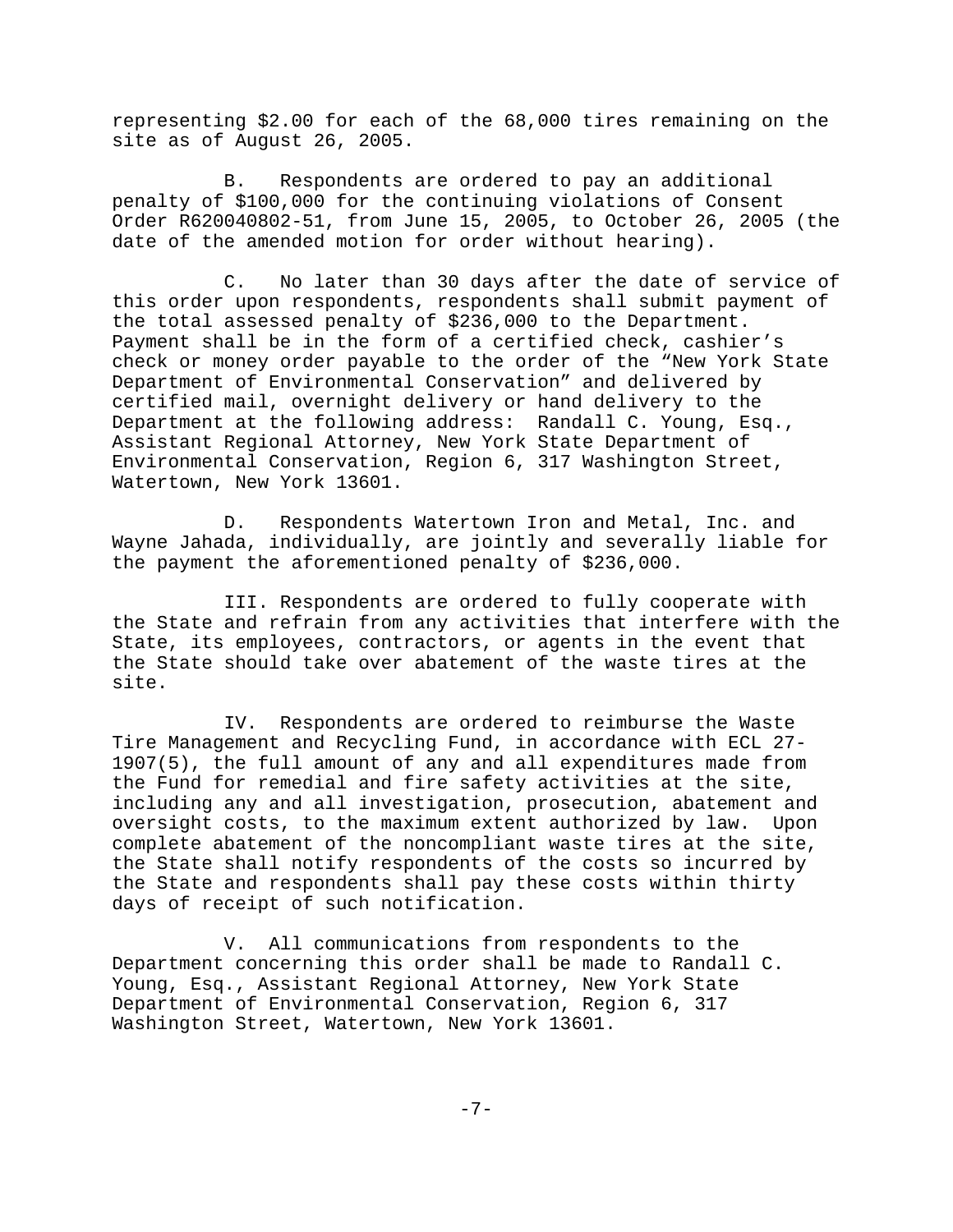VI. The provisions, terms and conditions of this order shall bind respondents and their heirs, successors and assigns, in any and all capacities.

> For the New York State Department of Environmental Conservation

> > /s/

By: \_\_\_\_\_\_\_\_\_\_\_\_\_\_\_\_\_\_\_\_\_\_\_\_\_\_\_\_\_\_\_\_\_\_\_\_\_\_\_\_

Denise M. Sheehan, Commissioner

- Dated: November 21, 2006 Albany, New York
- TO: (via Certified Mail) Wayne Jahada 17950 County Route 63 Watertown, New York 13601

Watertown Iron & Metal, Inc. 17991 County Route 63 Watertown, NY 13601

(via Regular Mail) Randall C. Young, Esq. Assistant Regional Attorney New York State Department of Environmental Conservation Division of Legal Affairs, Region 6 317 Washington Street Watertown, New York 13601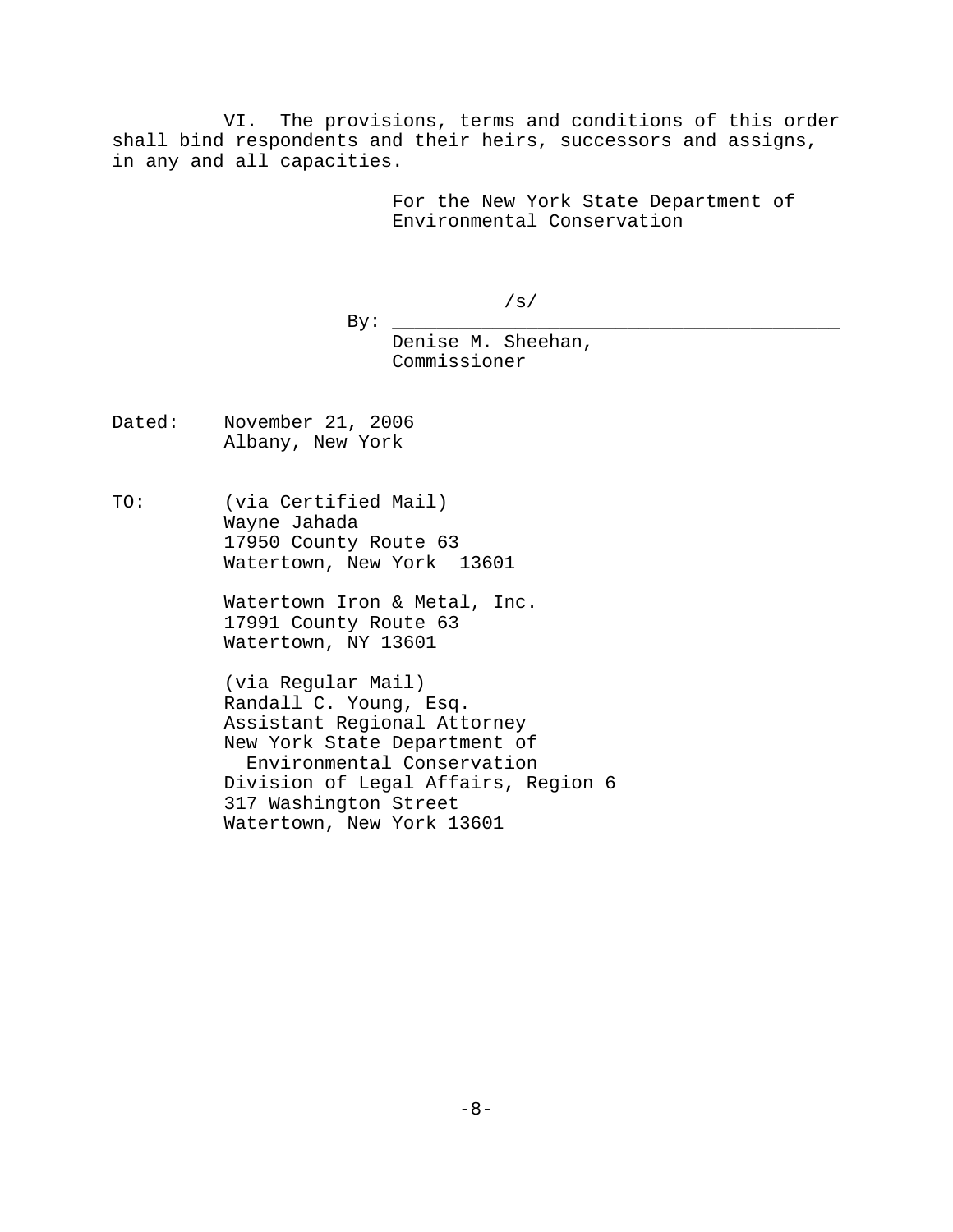STATE OF NEW YORK DEPARTMENT OF ENVIRONMENTAL CONSERVATION 625 BROADWAY ALBANY, NY 12233-1550

In the Matter

 $-$  of  $-$ 

the Alleged Violations of Article 27 of the Environmental Conservation Law of the State of New York and Part 360 of Title 6 of the Official Compilation of Codes, Rules and Regulations of the State of New York

 $-by-$ 

**WAYNE JAHADA, individually, and WATERTOWN IRON AND METAL, INC.,**

**Respondents.**

DEC File Number R620040802-51

RULING AND REPORT ON MOTION FOR ORDER WITHOUT HEARING

/s/

 $\overline{a}$ 

Richard R. Wissler Administrative Law Judge

June 14, 2006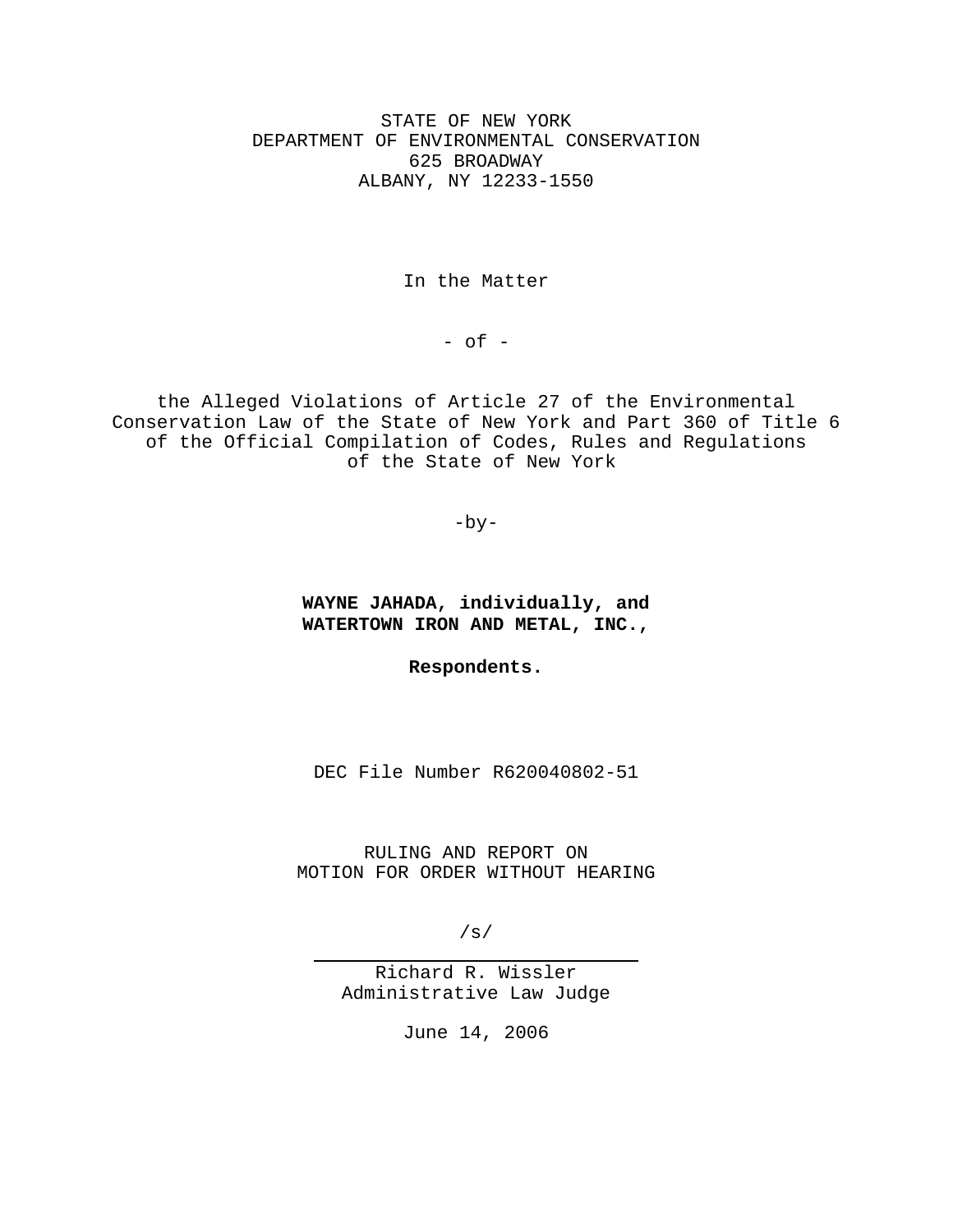#### **SUMMARY**

Staff of the Department of Environmental Conservation (Department Staff) moved for an order without hearing against Wayne Jahada, individually, and Watertown Iron and Metal, Inc. (Respondents) for various violations of the solid waste management facility laws and regulations relating to the receipt, storage and disposition of waste tires at a facility owned and operated by Respondents located on State Route 68 in the Town of Lisbon, St. Lawrence County, New York. For the reasons set forth herein, the motion is granted.

#### **PROCEDURAL HISTORY**

### **Department Staff's Motion for Order Without Hearing**

By motion for order without hearing dated October 26, 2005, Department Staff seeks an order of the Commissioner finding Respondents in violation of article 27 of the Environmental Conservation Law (ECL) and of various provisions of the ECL's implementing regulations set forth in part 360 of title 6 of the Official Compilation of Codes, Rules and Regulations of the State of New York (6 NYCRR).

In particular, the motion asserts that Respondents are the owners and operators of a solid waste management facility which engages in the receipt, storage and disposition of waste tires at a location on State Route 68 in the Town of Lisbon, St. Lawrence County, New York (the Site). The motion further asserts that Respondents' activities at the Site violated various provisions of 6 NYCRR part 360, as well as the provisions of Consent Order R620040802-51, executed by both Respondents and the Department on February 7, 2005.

With respect to 6 NYCRR part 360, the motion alleges that Respondents have violated:

- 1. 6 NYCRR 360-1.7(a)(1) for operating a waste tire storage facility at the Site, since at least September 18, 1998, without benefit of a valid solid waste management facility permit issued by the Department.
- 2. 6 NYCRR 360-13.1, as to Respondent Watertown Iron and Metal, Inc., for failure, since September 1998, to obtain a solid waste management facility permit to operate a waste tire storage facility on the Site.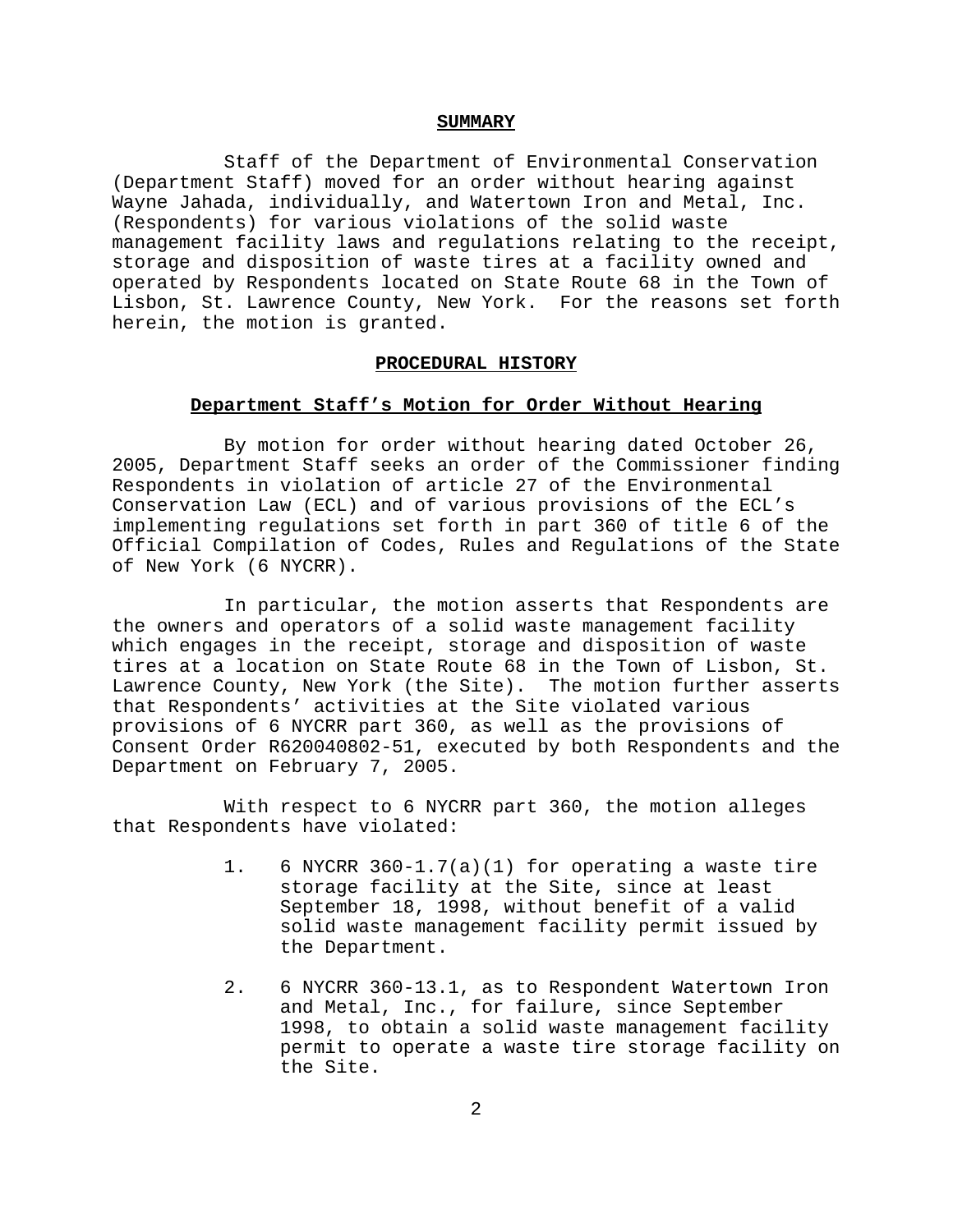- 3. 6 NYCRR 360-13.3(a) for failure, since September 18, 1998, to submit to the Department an operation and maintenance manual for the Site.
- 4. 6 NYCRR 360-13.3(a) and 6 NYCRR 360-13.2(h)(6) for failure, since September 18, 1998, to comply with NFPA 231D, 1989 edition, entitled *Standards for Storage of Rubber Tires*, Appendix C thereof entitled *Guidelines for Outdoor Storage of Scrap Tires*, and in particular,
	- A. Provision C-3.2.1(a), which requires "fire lanes to separate [tire] piles and provide access for effective fire fighting operations," by failing to have such access lanes at and about the Site;
	- B. Provision C-3.2.1(c), which requires "an effective fire prevention maintenance program including control of weeds, grass, and other combustible materials within the storage area," by storing waste tires at the Site in piles in close proximity to natural cover and trees; and
	- C. Provision C-4.2.5, which requires that "the distance between storage and grass, weeds, and brush should be 50 feet," by locating tire piles at the Site less than 50 feet from grass, weeds, and bushes.
- 5. 6 NYCRR 360-13.3(a) and 6 NYCRR 360-13.2 for failure, since September 18, 1998, to submit to the Department a
	- A. Site plan specifying the waste tire facility's boundaries, utilities, topography and structures, as required by 6 NYCRR 360-13.2(b);
	- B. Monitoring and inspection plan addressing such matters as the readiness of fire-fighting equipment and the integrity of the Site security system, as required by 6 NYCRR 360-13.2(e);
	- C. Closure plan identifying the steps necessary to close the facility, as required by 6 NYCRR 360- 13.2(f);
	- D. Contingency plan, as required by 6 NYCRR 360- 13.2(h);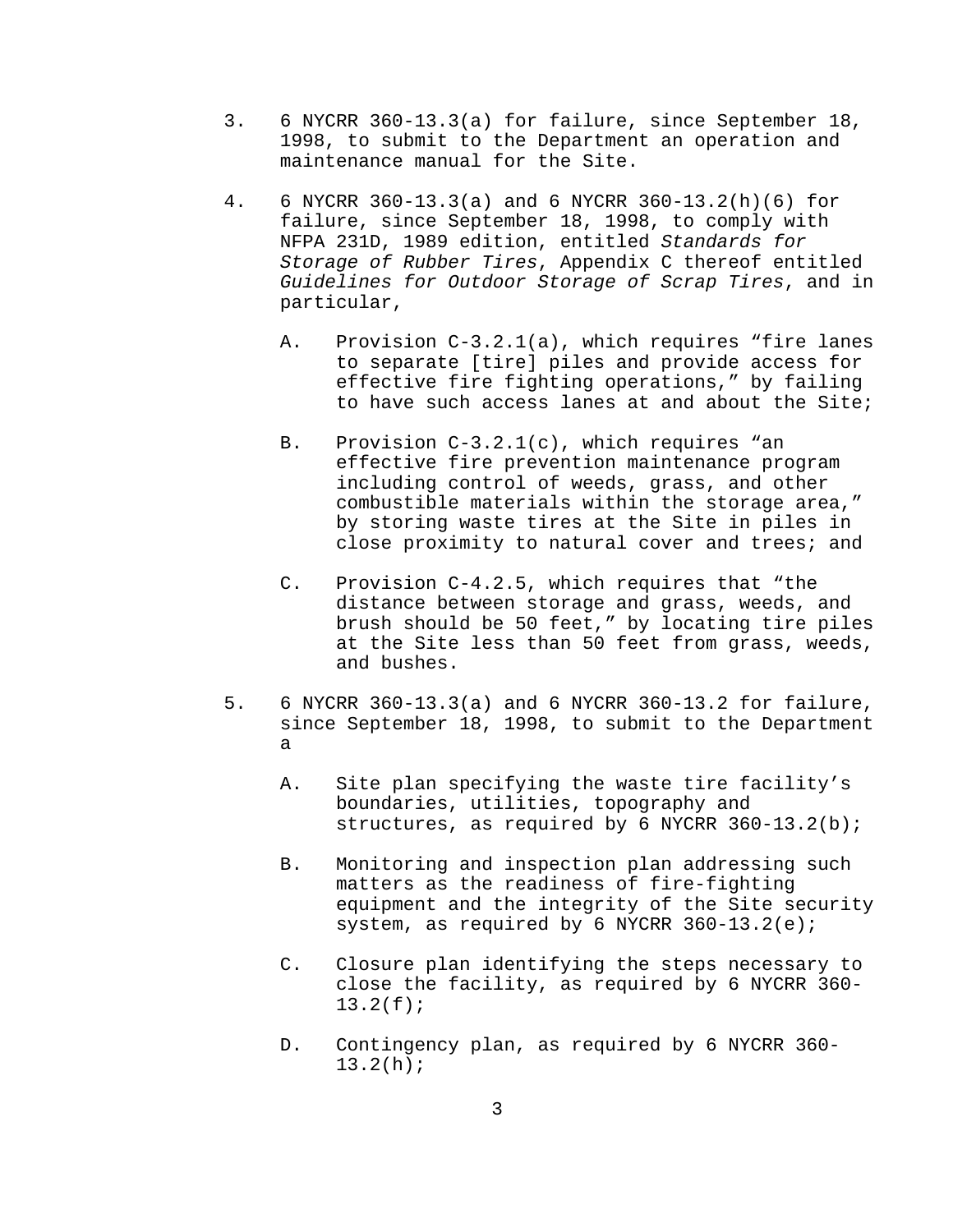- E. Storage plan addressing the receipt and handling of all waste tires and solid waste to, at and from the facility, as required by 6 NYCRR 360- 13.2(i); and
- F. Vector control plan providing that all waste tires be maintained in a manner which limits mosquito breeding potential and other vectors, as required by 6 NYCRR  $360-13.2(j)$ .
- 6. 6 NYCRR 360-13.3(a) and 6 NYCRR 360-13.2 by failing to maintain
	- A. Waste tire piles with no less than 50 feet of separation distance between piles and buildings and other structures, as required by 6 NYCRR 360-13.2(i)(4);
	- B. Fifty foot separation areas so that such areas are free of obstructions and vegetation at all times, as required by 6 NYCRR  $360-13.2(i)(4)$ ;
	- C. Fifty foot separation areas in such a manner that emergency vehicles will have adequate access, as required by 6 NYCRR  $360-13.2(i)(4)$ ;
	- D. The number of tires at or below the quantity for which it is permitted, as required by 6 NYCRR  $360 - 13.2(i)(5);$
	- E. Waste tire piles at 50 feet or less in width, as required by 6 NYCRR  $360-13.2(i)(3)$ ; and
	- F. Waste tire piles at 10,000 square feet, or less, of surface area, as required by 6 NYCRR 360- 13.2(i)(3).
- 7. The operational requirements of 6 NYCRR 360-13.3 by
	- A. Failing to maintain access roads within the storage facility in passable condition at all times to allow for access by firefighting and emergency response equipment, as required by 6 NYCRR 360-13.3(c)(1);
	- B. Owning and operating a waste tire storage facility having more than 2,500 tires that does not have fully charged large capacity carbon dioxide or dry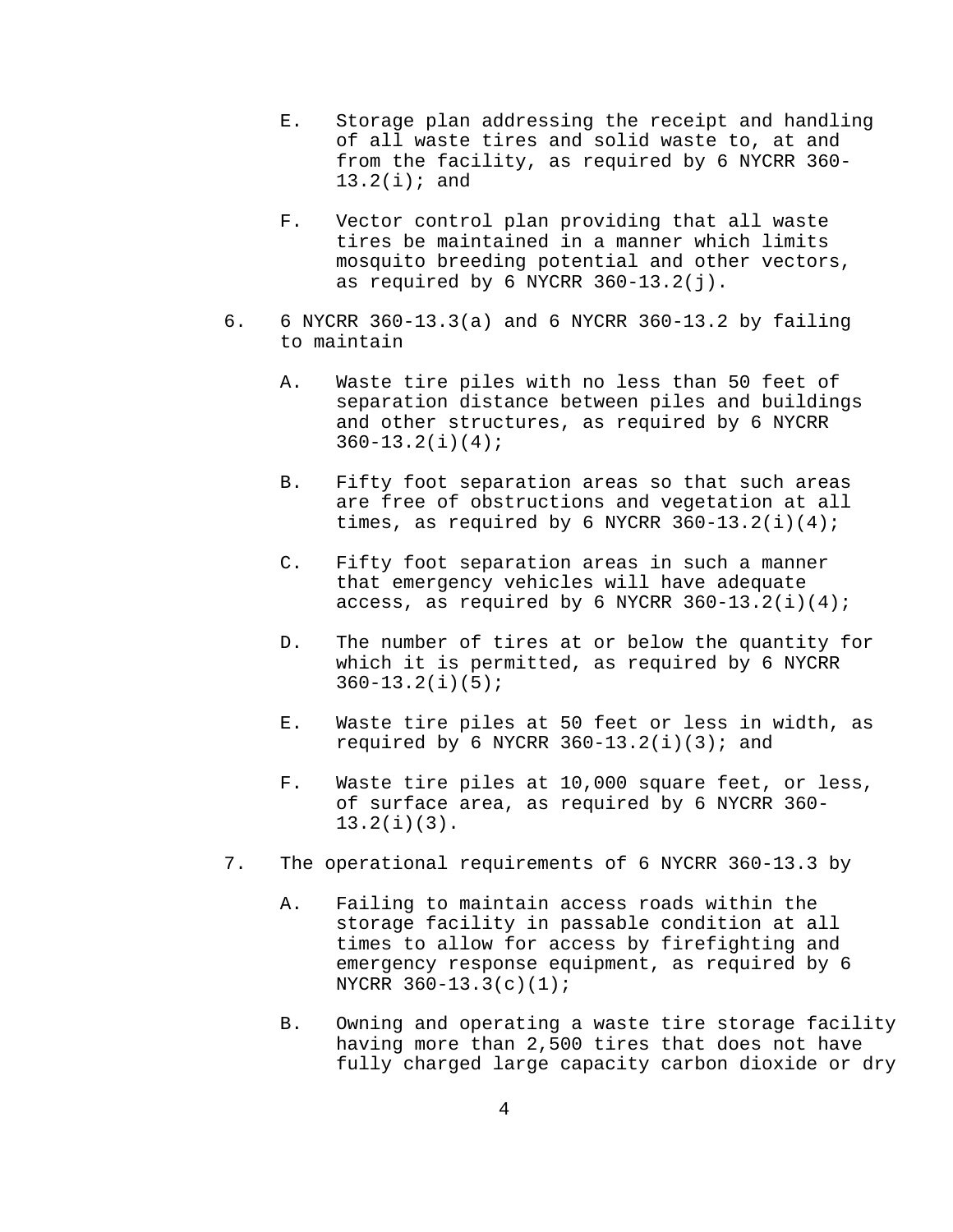chemical fire extinguishers located in strategically placed enclosures throughout the entire facility, as required by 6 NYCRR 360-  $13.3(c)(4);$ 

- C. Owning and operating a waste tire storage facility having more than 2,500 tires that does not have an active hydrant or viable fire pond on the facility, as required by 6 NYCRR  $360-13.3(c)(4)$ ;
- D. Failing to maintain waste tire piles that are accessible on all sides to fire fighting and emergency response equipment, as required by 6 NYCRR 360-13.3(c)(5);
- E. Owning and operating a waste tire storage facility having more than 2,500 tires that has potential ignition sources stored in tire storage areas, in violation of 6 NYCRR 360-13.3(c)(6);
- F. Owning and operating a waste tire storage facility having more than 2,500 tires that does not have the Site enclosed, at a minimum, in a 6 foot chain link fence or equivalent structure, as required by 6 NYCRR 360-13.3(d)(2);
- G. Failing to ever prepare and file with the Department quarterly operation reports, as required by 6 NYCRR  $360-13.3(e)(2)$ ;
- H. Failing to ever prepare and file with the Department annual operation reports, as required by 6 NYCRR  $360-13.3(e)(3)$ ; and
- I. Storing waste tires for more than one week at the Site without removing the rims from the tires, as required by 6 NYCRR 360-13.3(b)(1).

With respect to the provisions of Consent Order R620040802- 51, executed by both Respondents and the Department on February 7, 2005, the motion alleges that Respondents violated the terms of that Order by

> 1. Failing to remove, for the period of June 15, 2005, to the date of the present motion, 20 tons of waste tires every seven days, as required by paragraph  $I(B)(1)(ii)$ of the Order;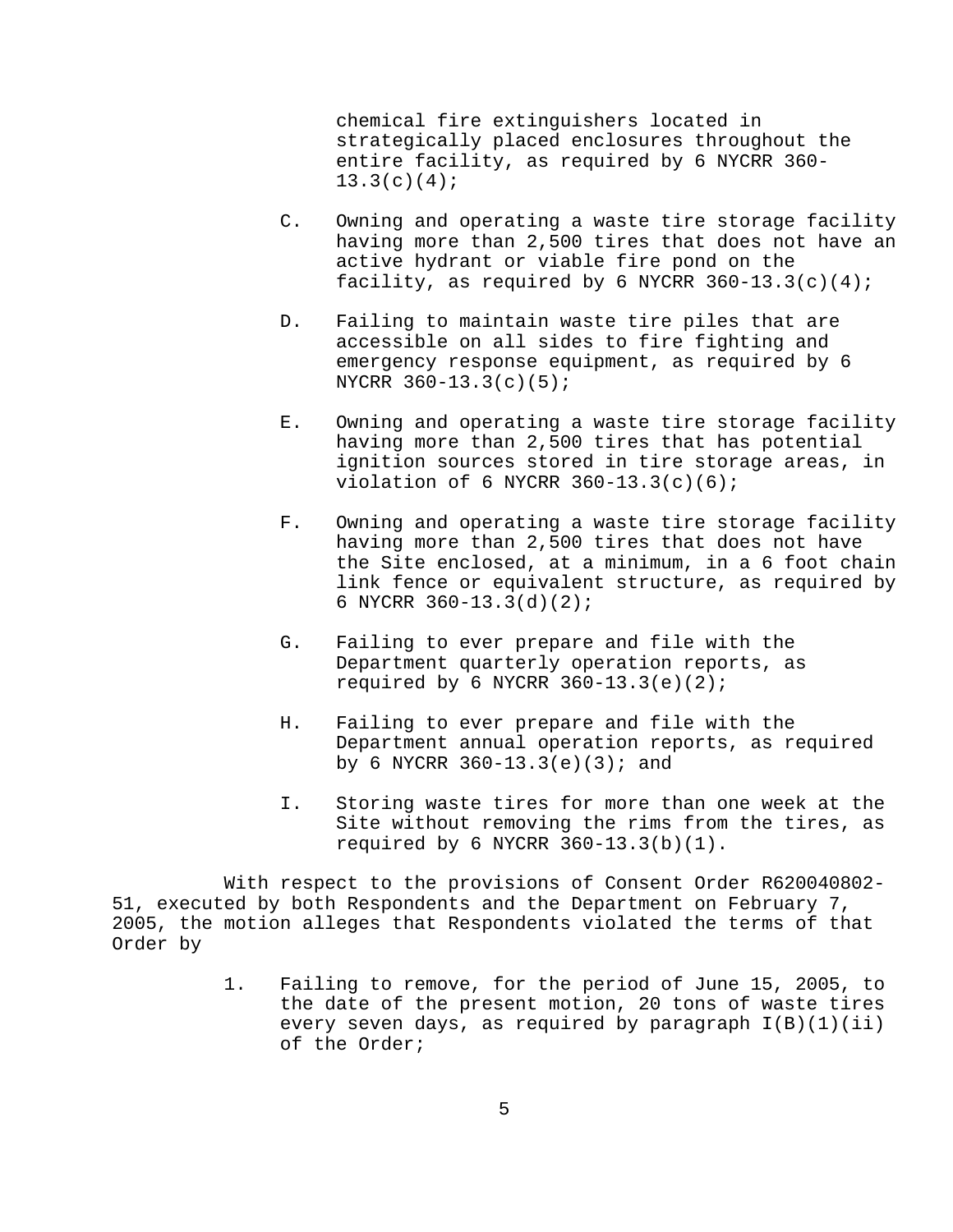- 2. Failing to remove 24,000 or 200 tons of tires from the site, as required by paragraph I(B) of the Order; and
- 3. Failing to submit weekly reports, as required by paragraph I(B)(1)(iv) of the Order.

Department Staff additionally asserts that Respondent Wayne Jahada is individually liable for the aforementioned violations inasmuch as he was, at all relevant times, the corporate officer of Respondent Watertown Iron and Metal, Inc. with authority and responsibility to ensure the corporation's compliance with applicable laws and regulations. Moreover, Respondent Wayne Jahada, as President of Respondent Watertown Iron and Metal, Inc., executed the aforementioned Consent Order R620040802-51.

The affidavits and exhibits annexed to its motion, Department Staff asserts, incontrovertibly demonstrate that

- 1. Respondents, at all relevant times, have owned and operated the Site and have allowed the accumulation of the more than 68,000 waste tires presently at the Site;
- 2. The Site is a solid waste management facility;
- 3. Respondents violated the aforementioned provisions of law and regulation, as well as the provisions of Consent Order R620040802-51; and
- 4. By virtue of having violated the aforementioned provisions of law and regulation, Respondents own and operate a noncompliant waste tire stock pile as that term is defined in ECL 27-1901(6).

As relief, Department Staff seeks an Order of the Commissioner

- 1. Ratifying the State's authority to enter the Site and remove all waste tires there as authorized by Consent Order R620040802-51 and title 19 of article 27 and ECL 71-2703;
- 2. A. Directing Respondents to pay the suspended penalty of \$136,000 pursuant to Consent Order R620040802-51, representing \$2.00 for each of the 68,000 tires remaining on the Site as of August 26, 2005;

B. Directing Respondents to pay an additional penalty up to the maximum allowed by law pursuant to ECL 71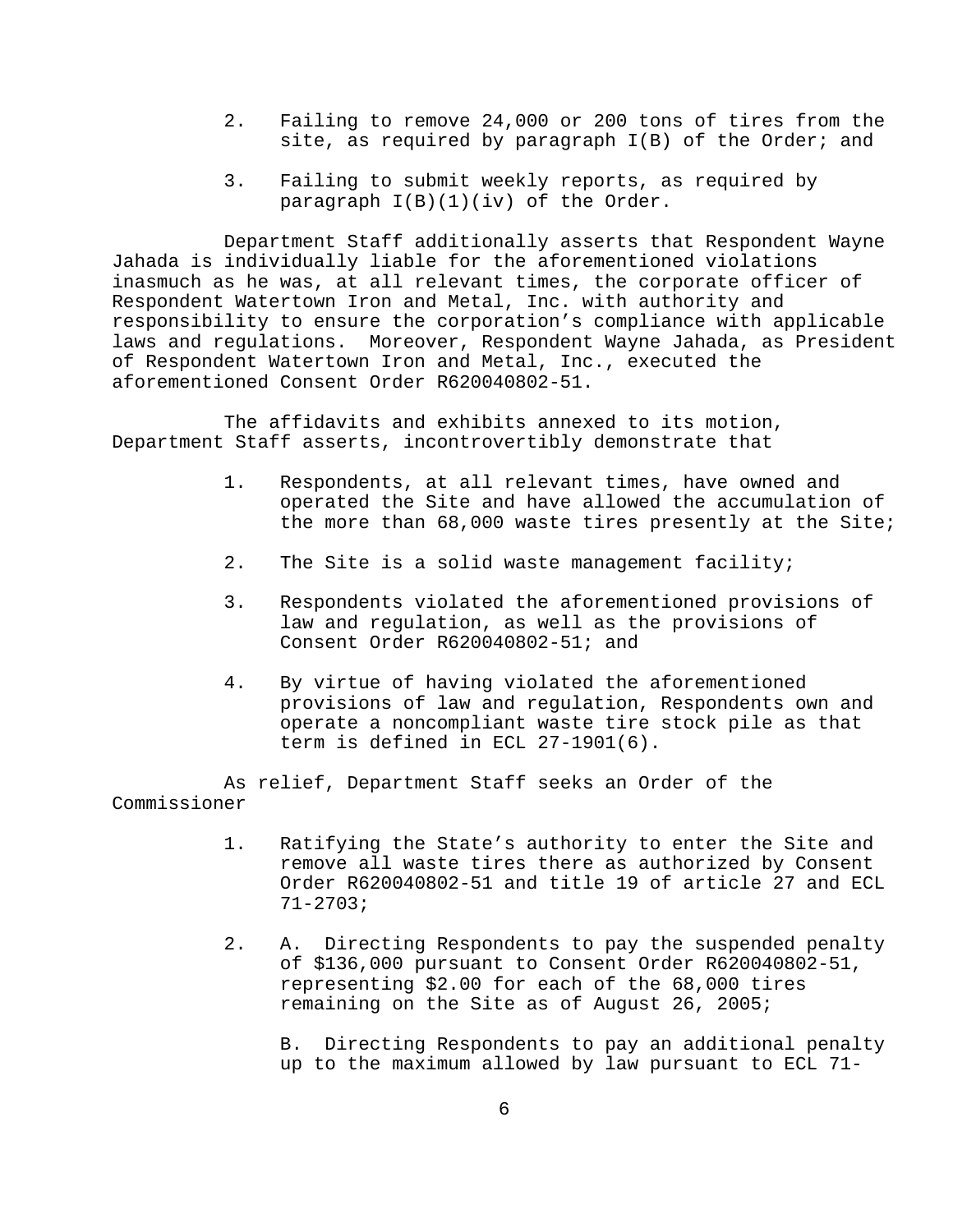2703, but not less than \$100,000 for the continuing violations of Consent Order R620040802-51, from June 15, 2005, to the present;

C. Specifying that liability for payment of such penalties is joint and several between Respondents Watertown Iron and Metal, Inc. and Wayne Jahada;

- 3. Directing Respondents to fully cooperate with the State and refrain from any activities that interfere with the State, its employees, contractors, or agents in the event that the State should be required to take over abatement of the waste tire stockpiles at the Site;
- 4. Directing Respondents to reimburse the State for the costs associated with completion of this enforcement action and any costs associated with overseeing the abatement of the waste tires at issue and with the State's assumption of the responsibility to remove the waste tires. Upon complete abatement of the noncompliant waste tires at the Site, the State shall notify Respondents of the costs so incurred by the State and Respondents shall pay said costs within thirty days of receipt of such notification; and
- 5. Directing such other and further relief as the Commissioner may deem just and proper.

# **Response to Motion for Order Without Hearing**

Respondents timely filed a response to Department Staff's motion essentially denying all of the violations alleged against them. With respect to the alleged violations of Consent Order R620040802-51, however, Respondents did admit to the failure to file weekly reports as required by paragraph  $(I)(B)(iv)$  thereof. In addition, Respondents pleaded three affirmative defenses.

As its first affirmative defense, Respondents assert that Department Staff's motion fails to allege any facts or law sufficient to support a claim against Wayne Jahada individually. In support of this affirmative defense, Respondents point out that (a) the Site is owned solely by Respondent Watertown Iron and Metal, Inc.; (b) the aforementioned Consent Order was executed solely against Respondent Watertown Iron and Metal, Inc.; and (c) the relief sought by Department Staff in the present motion lies only with Respondent Watertown Iron and Metal, Inc. Moreover, Respondents assert: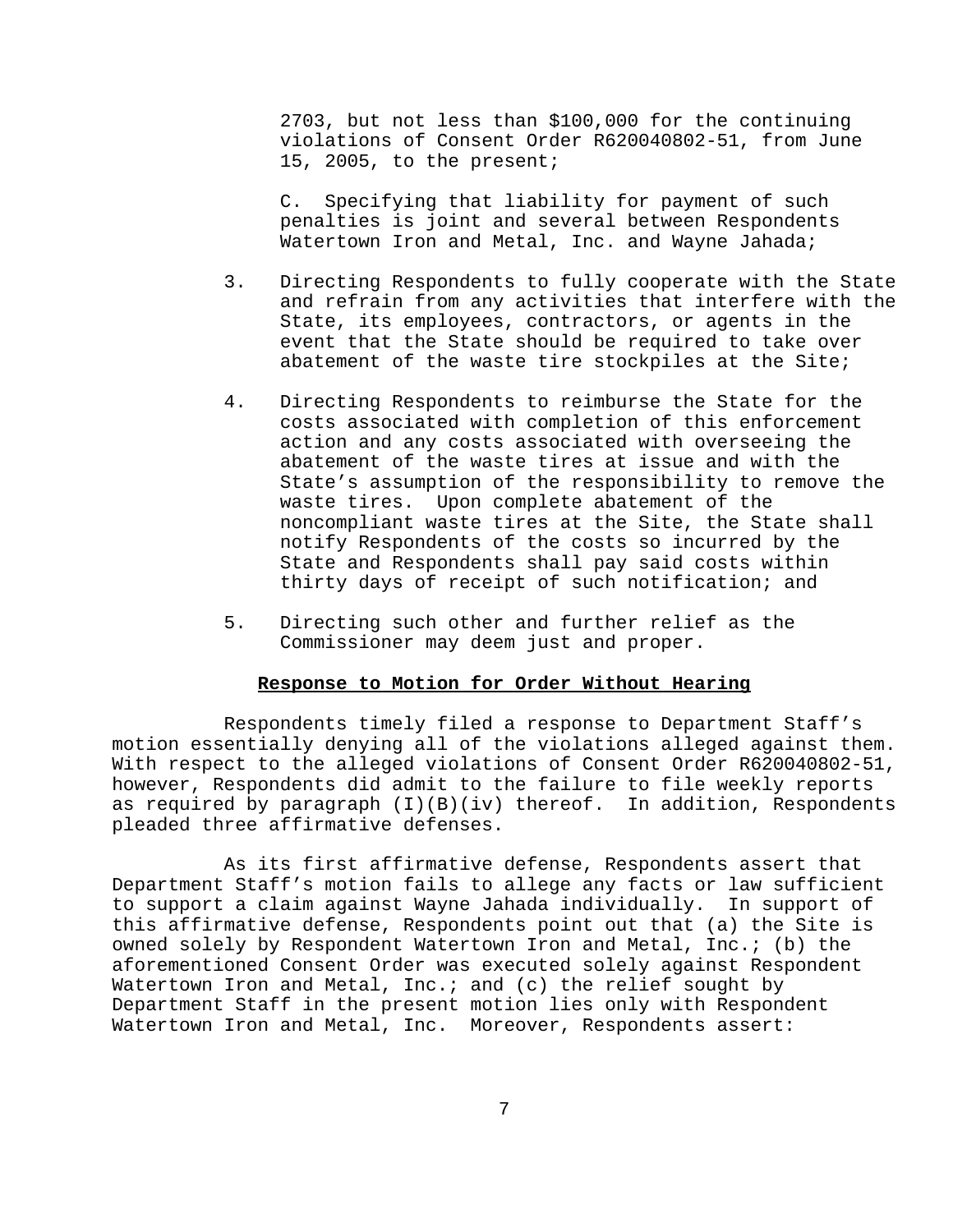"No showing has been made that Wayne Jahada acted outside his role as corporate officer. Any alleged failure on Mr. Jahada's part to act was based upon the financial limitations of the corporation, not any particular act or omission of Mr. Jahada. (Response, Paragraph 11.)"

As a second affirmative defense, Respondents assert that assuming, without admitting, that there are 68,000 tires at the Site, 50,000 of those tires were already present at the Site when Respondent Watertown Iron and Metal, Inc. acquired the Site from Leora White in 1998. Those 50,000 tires remain the responsibility of the prior owner, Leora White.

As a third affirmative defense, Respondents plead impossibility. Respondents assert that during the same time they were to remove tires from the Site in Lisbon, as directed by Consent Order R620040802-51, they were compelled to vacate their primary facility in Hounsfield, New York. This required the commitment of all of Respondents' time, resources and financial ability, rendering it impossible to comply with the terms of Consent Order R620040802-51.

### **Papers and Proofs Submitted**

### **Department Staff**

#### Staff:

The following papers and proofs were submitted by Department

- A. Notice of Motion for Order Without Hearing, dated September 29, 2005;
- B. Motion for Order Without Hearing, dated September 29, 2005;
- C. Affidavit of Karen Fiske, sworn to October 11, 2005, with attachments;
- D. Amended Motion for Order Without Hearing, dated October 26, 2005, with cover letter to Judy Drabicki, Esq.;
- E. Affidavit of Beth Widrick, sworn to November 2, 2005, with attachments;
- F. Affidavit of Randall C. Young, Esq., sworn to September 19, 2005;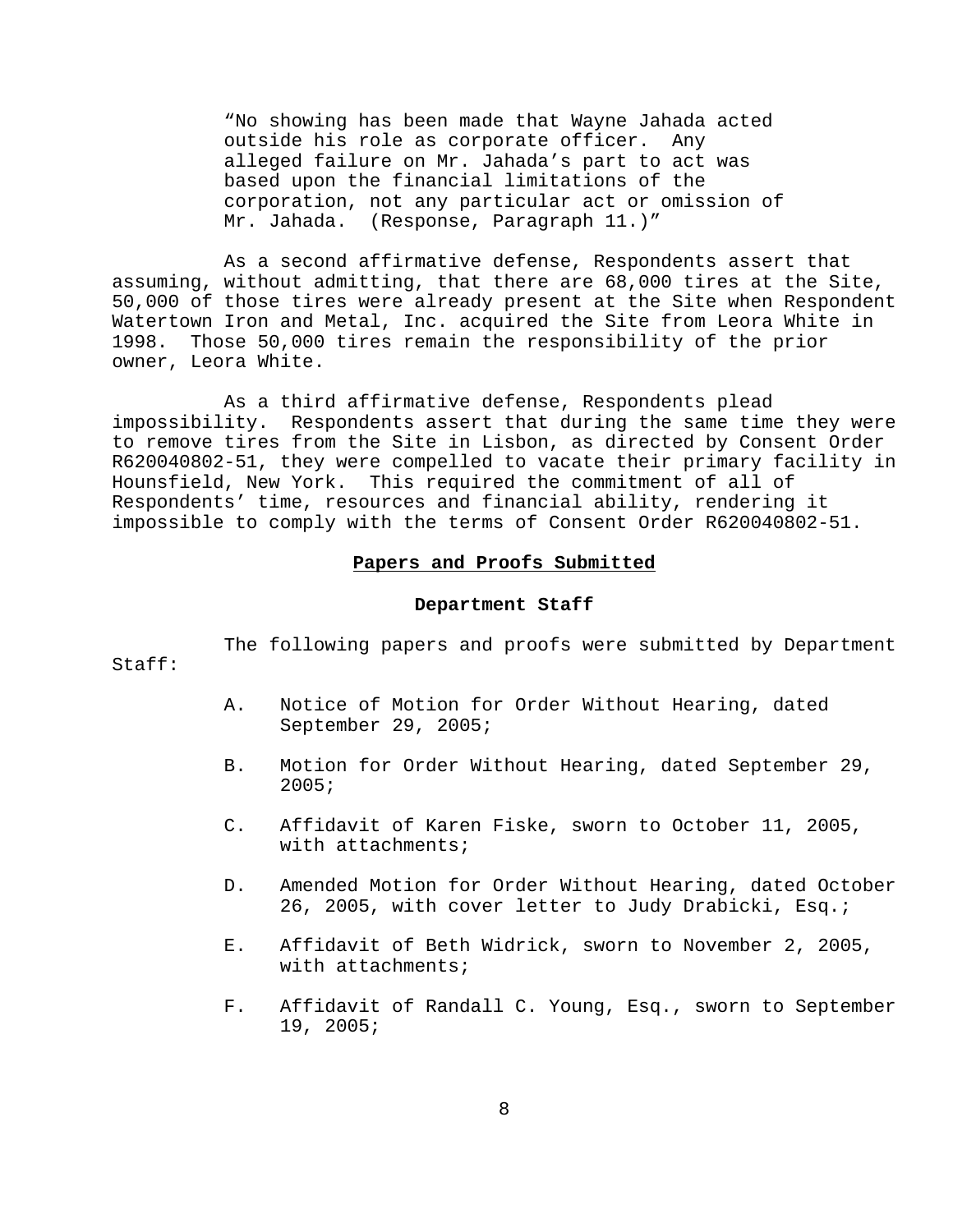- G. Affidavit of Edward Blackmer, P.E., sworn to September 1, 2004, with attachments;
- H. Supplemental Affidavit of Edward Blackmer, P.E., sworn to September 19, 2005, with attachments;
- I. Affidavit of Gary McCullouch, P.E., sworn to September 1, 2005, with attachments;
- J. Supplemental Affidavit of Gary McCullouch, P.E., sworn to September 19, 2005, with attachments;
- K. Affidavit of Peter Taylor, P.E., sworn to on September 2, 2004, with attachments;
- L. Affidavit of Environmental Conservation Officer Michael Sherry, sworn to September 8, 2004, with attachments;
- M. Copies of Consent Orders R620041208-74 and R-6-2268-98- 12;
- N. Attorney Brief in Support of Motion for Order Without Hearing by Randall C. Young, Esq., dated September 27, 2005; and
- O. Letter of Randall C. Young, Esq., to Hon. James McClymonds, dated November 28, 2005.

## **Respondents**

- A. Response to Motion for Order Without Hearing, including Affirmative Defenses, dated November 23, 2005, submitted on behalf of Respondents by Judy Drabicki, Esq., with attachments including Affidavit of Wayne Jahada, sworn to November 23, 2005;
- B. Memorandum in Opposition to Motion for Order Without Hearing by Judy Drabicki, Esq., dated November 23, 2005; and
- C. Letter of Judy Drabicki, Esq., to Hon. Richard Wissler, dated January 31, 2006, advising she no longer represented Respondents.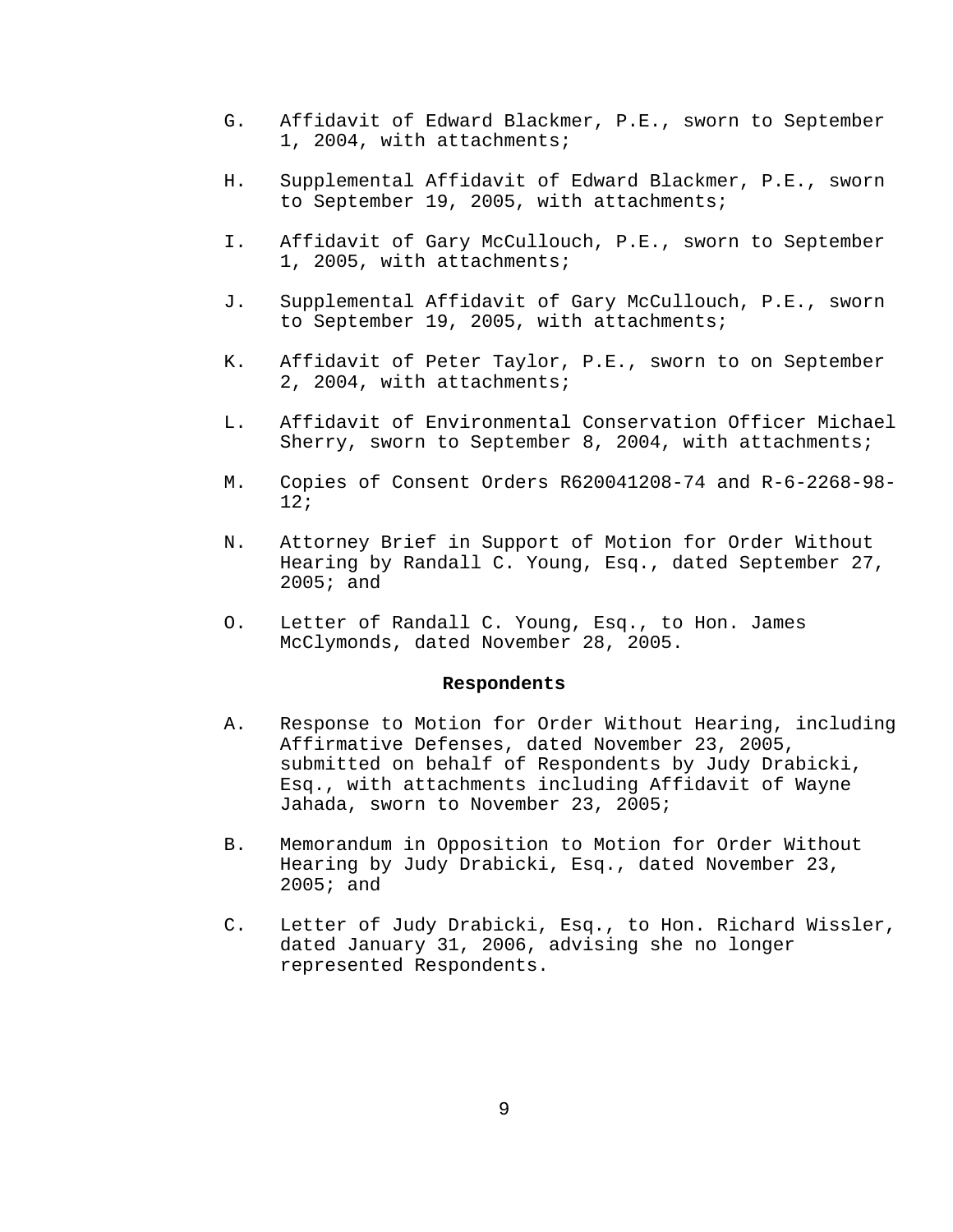### **FINDINGS OF FACT**

From the proofs submitted, the following findings of fact are established:

- 1. The site which is the subject of this proceeding (Site) is located at 4110 County Route 68 in the Town of Lisbon, St. Lawrence County, New York and is comprised of two parcels of land identified on the St. Lawrence County Tax as parcel numbers 61.003.1.14.1 and 61.003.1.15. It is known locally as White's Scrap Iron and Metal. The Site is also within the geographic boundaries and jurisdiction of the Department's Region 6.
- 2. Respondent Watertown Iron and Metal, Inc. is a domestic business corporation duly incorporated under the laws of the State of New York.
- 3. Respondent Wayne S. Jahada is the President of Respondent Watertown Iron and Metal, Inc.
- 4. On September 17, 1998, by bargain and sale deed of transfer executed pursuant to a purchase agreement and in consideration of a note secured by a mortgage, Respondent Watertown Iron and Metal, Inc. acquired all right, title and interest in the Site from Leora M. White.
- 5. The aforementioned note and mortgage were executed by Respondent Wayne S. Jahada on behalf of Respondent Watertown Iron and Metal, Inc.
- 6. At all times subsequent to September 17, 1998, title to the Site has remained in Respondent Watertown Iron and Metal, Inc.
- 7. On February 7, 2005, Respondent Wayne S. Jahada, as President of Watertown Iron and Metal, Inc., and on its behalf, executed Consent Order R620040802-51, expressly consenting to the Consent Order's issuance and entry, and agreeing to be bound by its provisions, terms and conditions.
- 8. At Recital 2.A of Consent Order R620040802-51, Respondent Watertown Iron and Metal, Inc. expressly admitted that: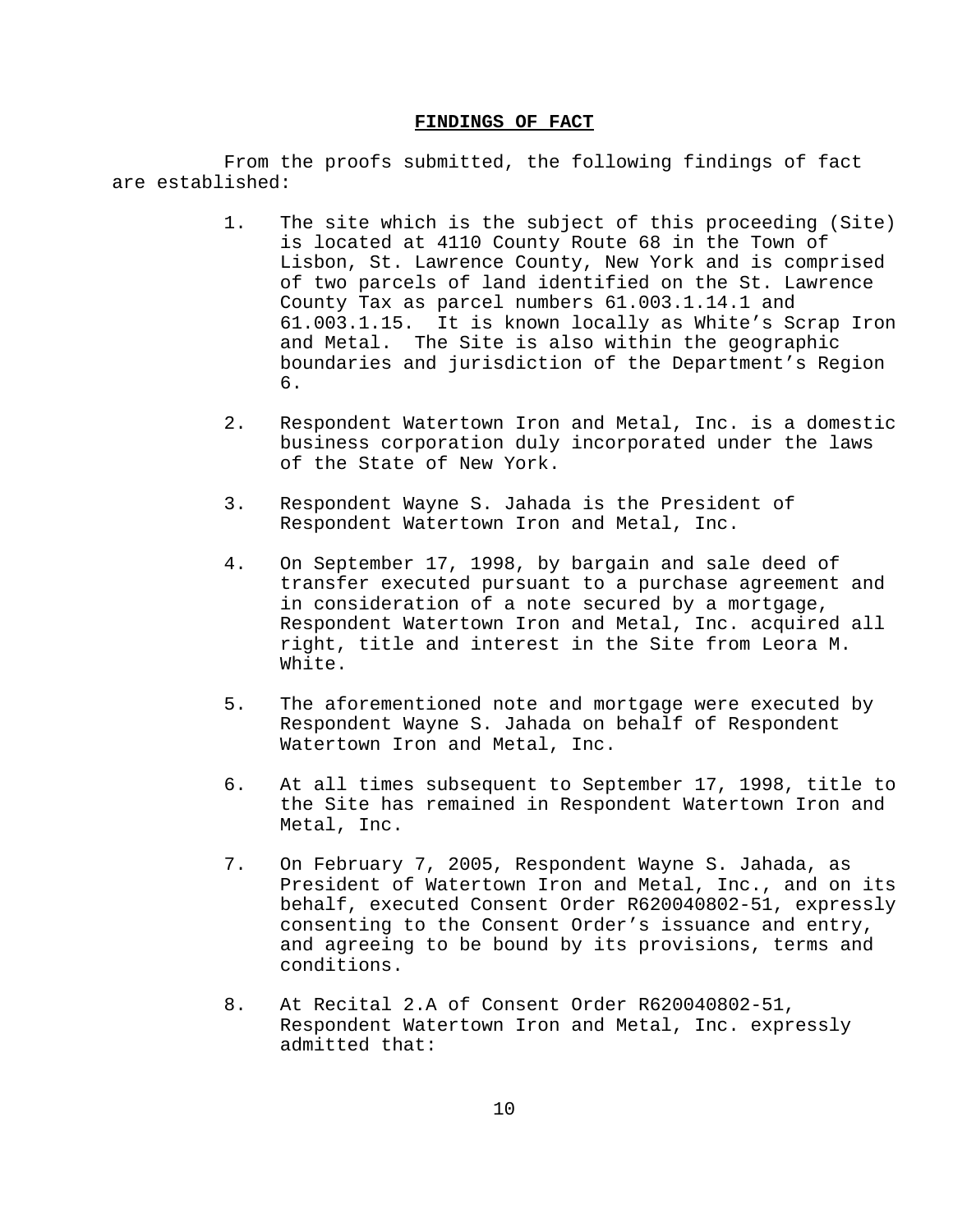"From September 18, 1998 to the present [February 7, 2005], Respondent has owned the noncompliant waste tire stockpile located at 4110 State Route 68, Lisbon, St. Lawrence County, New York .... At the time Respondent purchased the property from Leora White, Respondent was aware that the site contained an estimated 50,000 waste tires and became legally responsible for their proper handling and disposal."

- 9. Subsequent to September 18, 1998, Respondents received and stored additional tires at the Site.
- 10. During 2003 and 2004 at least 68,000 tires were present at the Site.
- 11. Paragraph I of Consent Order R620040802-51, entitled "Waste Tire Removal," at subparagraph B.1, provides, in part, as follows:

"Immediately upon the effective date of this Order [February 7, 2005], Respondent [Watertown Iron and Metal, Inc.] shall:

"B.1. In *strict* accordance with the requirements of this Subparagraph I.B., cause twenty-four thousand waste tires to be removed from the Site in the following manner and schedule:

"i. For purposes of this Subparagraph I.B., 'waste tires' includes, but is not limited to, tires of any size (including passenger, truck, and off-road vehicle tires), whether whole or in portions (including halved, quartered, cut sidewalls, cut tread lengths, tire shreds, tire chips), burned tire remains, and tire rims.

"ii. Starting no later than June 15, 2005, Respondent shall remove and transport to Department-authorized locations ... no less than 20 tons of waste tires for each seven calendar day period until Respondent has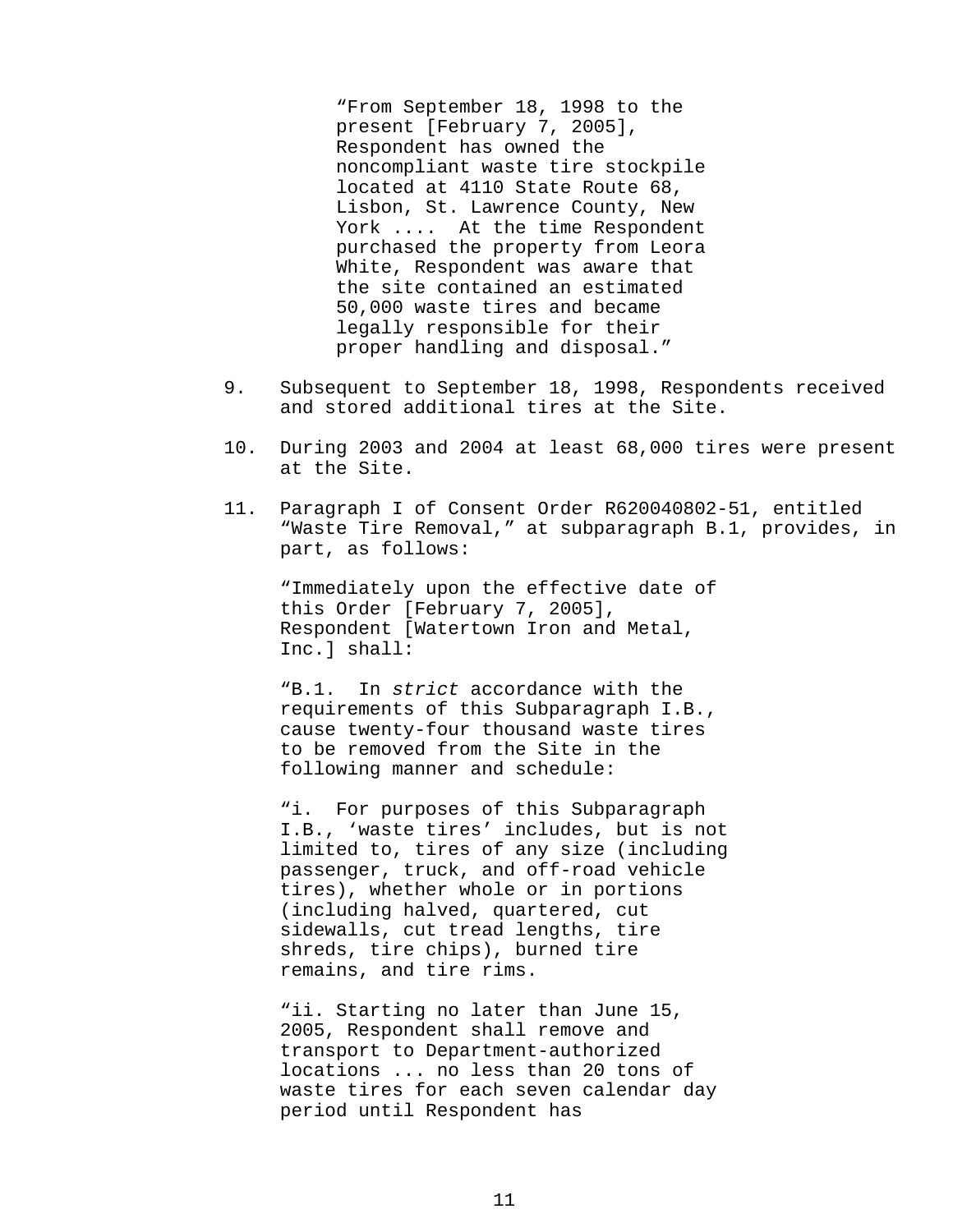removed **200 tons** of waste tires from the site; the first day of the first such period being the first day removal and transportation shall commence. Respondent shall provide no less than one business day's advance notice to the [Department] of the start of waste tire removal activities ...

"iv. a. Starting the first Monday after the end of the first seven calendar day period, and continuing each subsequent Monday until Respondent has removed no less than 200 tons of waste tires from the Site, Respondent shall submit ... a written report to the Department ...

b. Each such report shall contain the following information pertaining to each seven calendar day period and the following certification:

1. A chart for each of the seven calendar days to which the report pertains [indicating the name and permit number of the transporter, the transporter vehicle's weight before and after loading it with waste tires, the net weight of the tires thus transported, and the name and address of the facility accepting the waste tires].

 2. Copies of the certified weight slips pertaining to each vehicle load ...

 3. A copy of each agreement with a facility accepting the waste tires ...

 4. The following certification that shall appear at the beginning of each such report:

> I, Wayne Jahada, do hereby certify that I reviewed the following report; that based on my knowledge, the report does not contain any untrue statement of a material fact or omit to state a material fact necessary in order to make the statements made, in light of the circumstances under which such statements were made, not misleading; that the New York State Department of Environmental Conservation has the right to rely upon the information contained in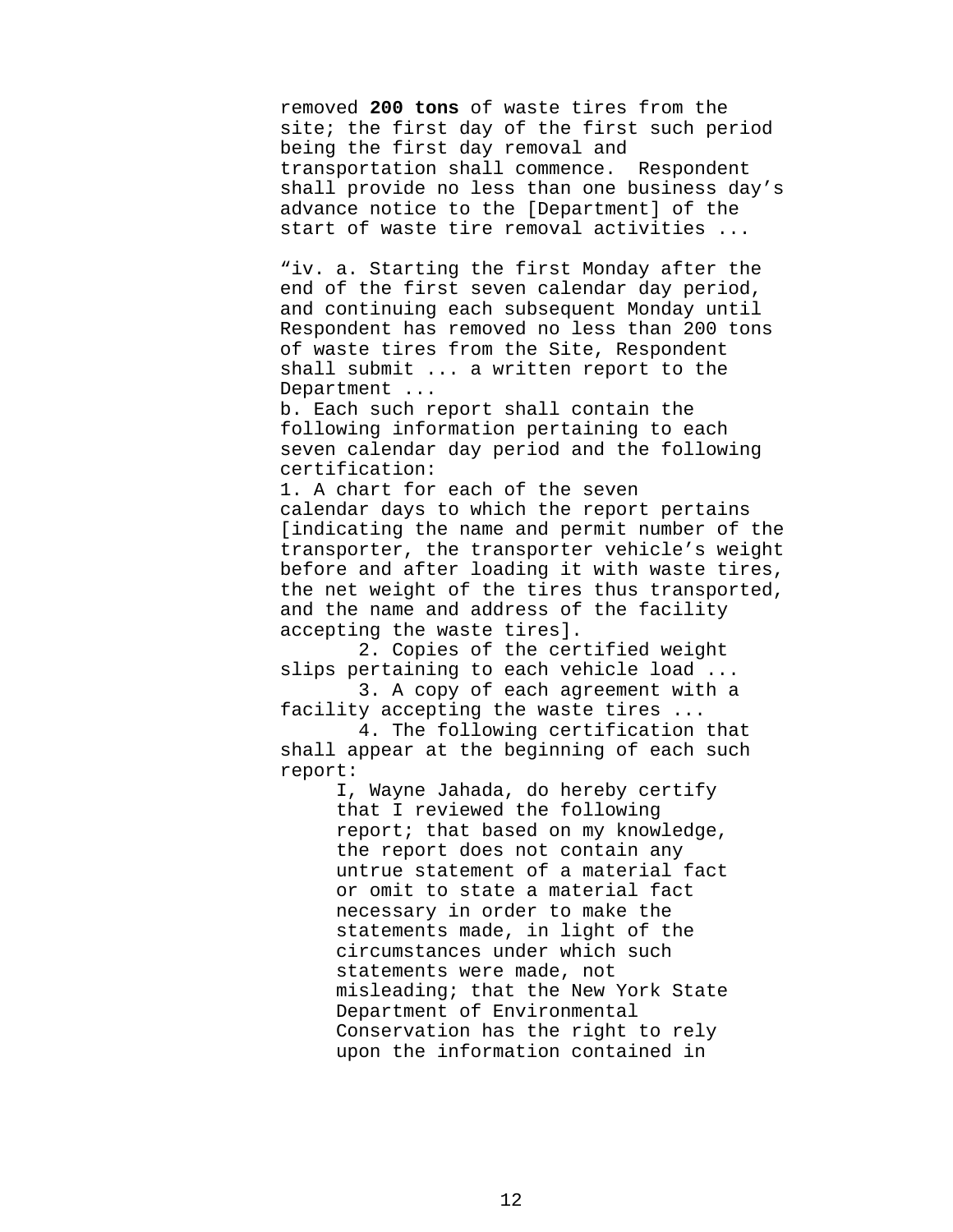this report as being truthful and accurate and to conclude that the report does not omit any material fact necessary in order to make the statements made, in light of the circumstances under which such statements were made, not misleading; and that I know that any false statement made in this certification or in this report shall be punishable pursuant to Section 210.45 of the Penal Law, and as may be otherwise authorized by law."

12. Paragraph V of Consent Order R620040802-51, provides as follows:

## "V. Failure, default, and violation of Order

"A. The failure by Respondent to comply with any provision of this Order shall constitute a default and a failure to perform an obligation under this Order and shall be deemed to be a violation of both this Order and the ECL.

"B. The failure by Respondent to comply fully and in timely fashion with any provision, term, or condition of this Order shall constitute a default and a failure to perform an obligation under this Order and under the ECL and shall constitute sufficient grounds for revocation or denial of issuance of any permit, license, certification, or approval issued to, or applied for by, Respondent by the Department."

- 13. In addition to being the individual who executed the aforementioned note, mortgage and consent order on behalf of Respondent Watertown Iron and Metal, Inc., all other communication between Respondent Watertown Iron and Metal, Inc. and Department Staff has been through Respondent Wayne S. Jahada.
- 14. In August of 2004, Respondent Wayne S. Jahada advised Department Staff that upon Respondent Watertown Iron and Metal, Inc.'s acquisition of the Site, he had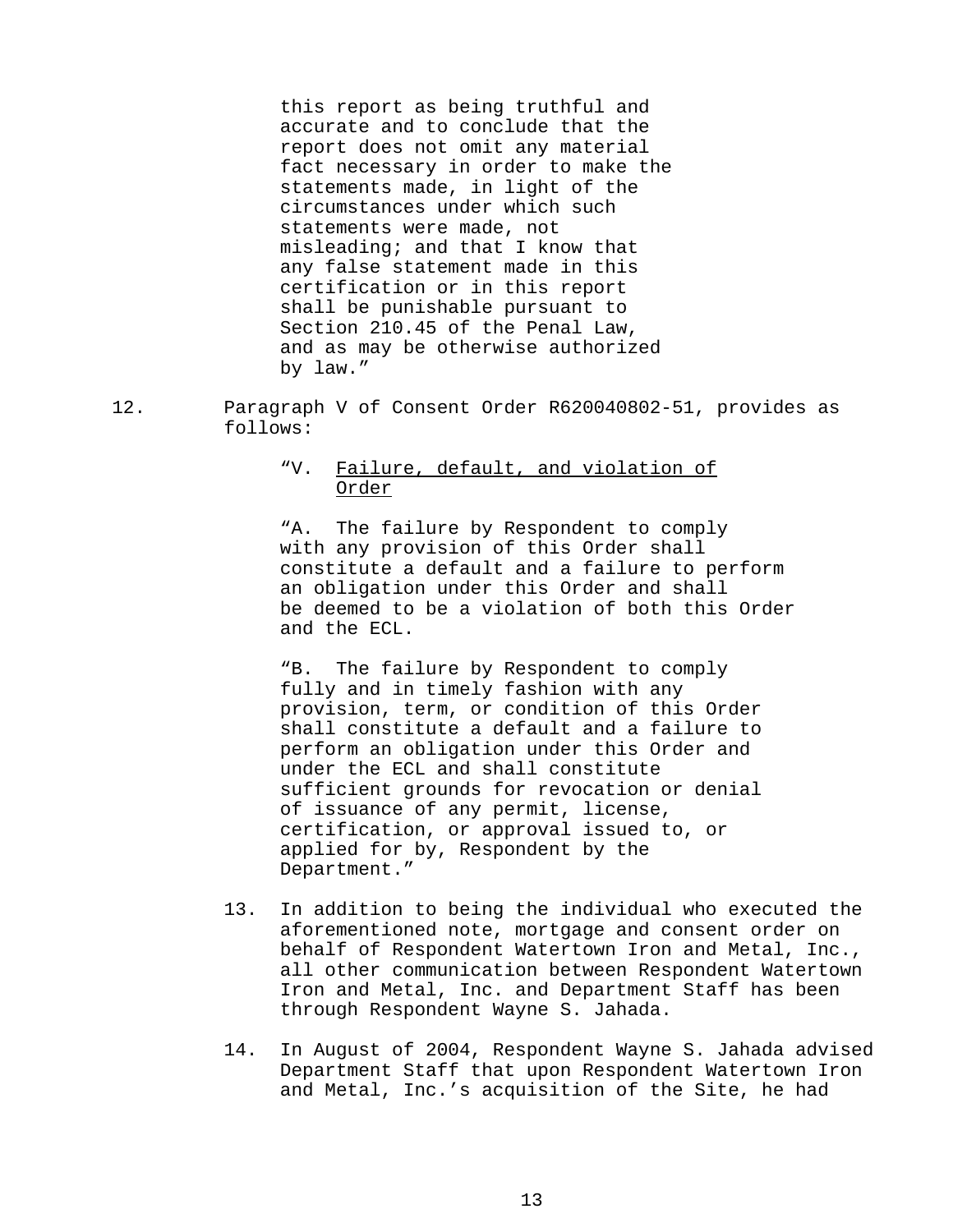directed that larger tire piles at the site be moved into smaller windrow style piles. These longer narrower piles are not depicted in scaled areal photographs of the Site taken prior to Respondent Watertown Iron and Metal, Inc.'s acquisition of the Site, but are depicted in scaled areal photographs taken subsequent to its acquisition of the Site.

- 15. Some time subsequent to his execution of Consent Order R620040802-51 and the filing of this motion, Respondent Wayne S. Jahada met with Department Staff to discuss his compliance with that order. He advised Department Staff that he had not commenced removal of the tires as of the date specified in the order because he had confused that date with another date for removal of other tires from another site controlled by him. At that same meeting Respondent Wayne S. Jahada said he had contacted a landfill facility to arrange for the disposal there of the tires at the Site. Moreover, he advised Department Staff that he had not yet determined whether to transport the tires from the Site to the landfill himself, or to engage a contractor for this purpose.
- 16. A search was made of the Department's records pertaining to solid waste management facilities in Region 6. One of those files contains all such records pertaining to the Site, beginning with its earliest entry on November 25, 1998. This search was made by the Departmental custodian of those records, the Regional Solid Materials Engineer. This search found no record, entry nor filing of:
	- A. A solid waste management facility permit to operate a waste tire storage facility, or any other solid waste management facility, or any renewal thereof, on the Site, as required by ECL 27-0703.6, 6 NYCRR 360-1.7 and 6 NYCRR 360-13.1;
	- B. A site plan specifying the Site's boundaries, utilities, topography and structures, as required by 6 NYCRR 360-13.2(b);
	- C. A monitoring and inspection plan for the Site addressing such matters as the readiness of firefighting equipment and the integrity of the security system, as required by 6 NYCRR 360- 13.2(e);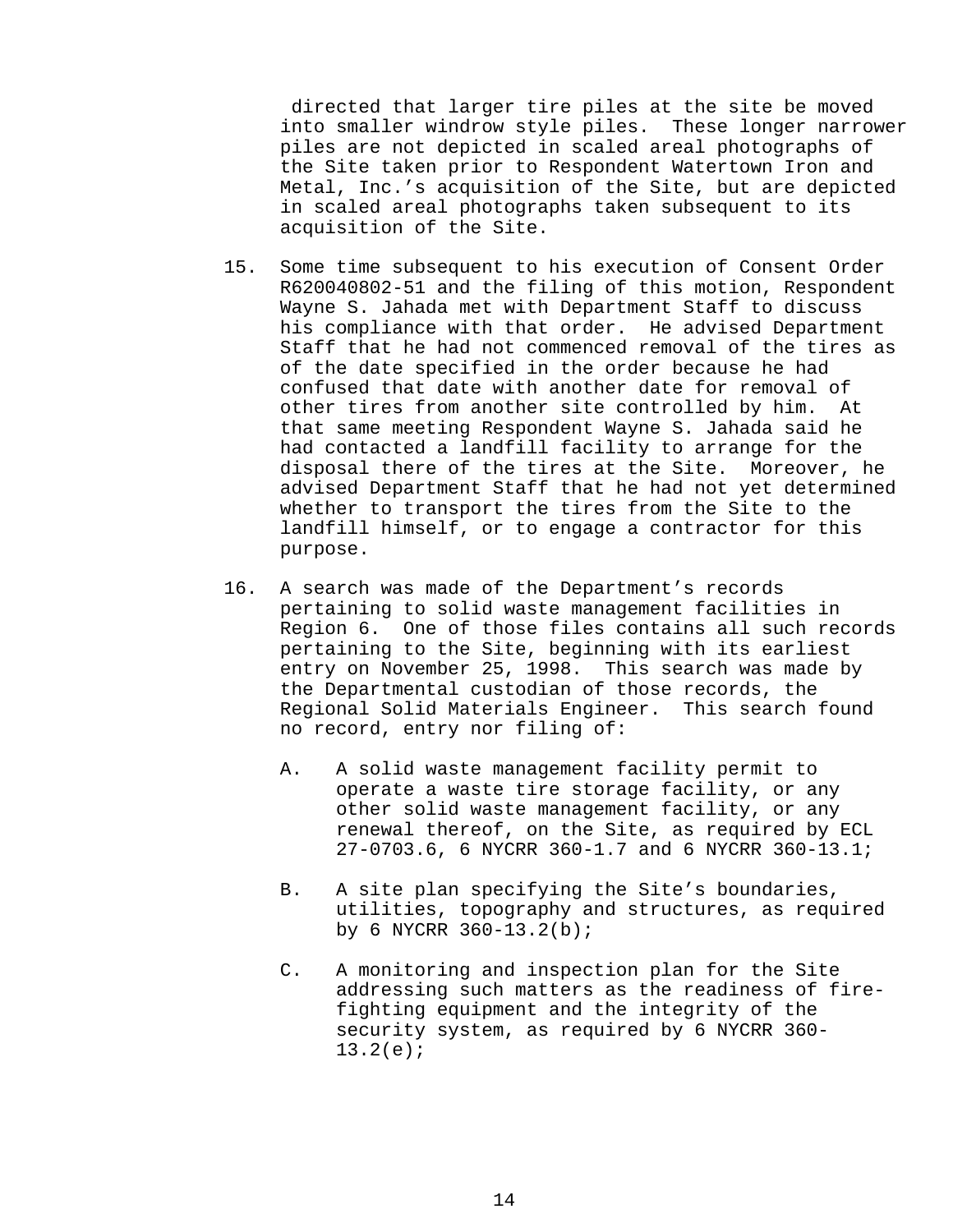- D. A closure plan for the Site identifying the steps necessary to close the Site, as required by 6 NYCRR 360-13.2(f);
- E. A contingency plan detailing, among other things, the measures to be undertaken at the Site in the event of a fire emergency including such measures as are necessary to assure compliance with applicable National Fire Protection Association standards, as required by 6 NYCRR 360-13.2(h);
- F. A storage plan addressing the receipt and handling of all waste tires and solid waste to, at, and from the Site, as required by 6 NYCRR  $360-13.2(i)$ ;
- G. A vector control plan providing that all waste tires be maintained in a manner which limits mosquito breeding potential and other vectors, as required by 6 NYCRR  $360-13.2(j)$ ;
- H. Any quarterly operation report with the Department, as required by 6 NYCRR  $360-13.3(e)(2)$ ;
- I. Any annual report with the Department, as required by 6 NYCRR  $360-13.3(e)(3)$ ; and
- J. An operation and maintenance manual for the Site, as required by 6 NYCRR 360-13.3(a).
- 17. During an inspection of the Site on July 22, 2004, Department Staff observed the following conditions:
	- A. Approximately 68,000 tires were present at the Site.
	- B. The tires were situated in several piles, the largest of which exceeded 10,000 square feet in area and had a width greater than 50 feet.
	- C. All of the tire piles were uncovered and exposed to the elements. Vegetation in the form of grass, weeds, brush, and trees was growing through, in, and among the tire piles, such as to provide a vegetative interconnection between them.
	- D. The distances between the tire piles were less than fifty feet, no such distance being greater than twenty-five feet.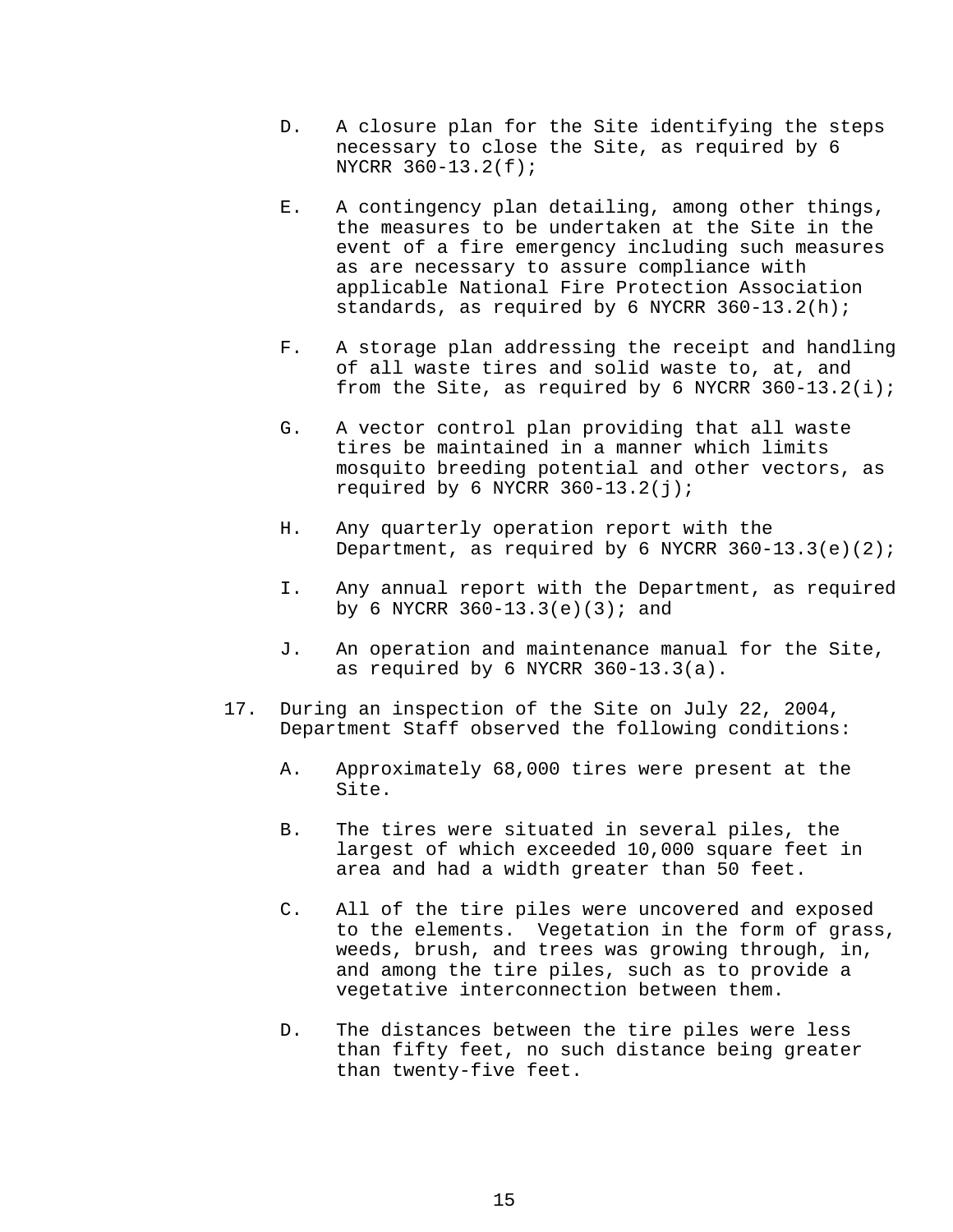- E. Vegetation in the form of grass, weeds, brush, and trees, as well as scrap metal, and construction and demolition debris was located in the areas of separation between the piles to such a degree as would restrict and inhibit ingress and egress of emergency vehicles to the tire piles.
- F. The Site was not enclosed by a six foot high chain-link or other similar fence.
- G. There was no active hydrant or viable fire pond on the Site.
- H. There were no large capacity carbon dioxide or dry chemical fire extinguishers on the Site.
- I. Discarded propane cylinders, some with valves in place, were piled at the periphery of the tire piles at the Site.
- J. Cylinders of oxygen were located outside between buildings at the Site and the tire piles.
- K. None of the tire piles was covered with plastic or other impermeable barrier.
- L. Respondents provided no records indicating pesticides had been applied to the tire piles.
- M. None of the tires observed at the Site had been reduced in size by mechanical means.
- 18. On February 7, 2005, Respondent Wayne S. Jahada, as President of Watertown Iron and Metal, Inc., and on its behalf, executed Consent Order R6200412-8-74. This Order concerned an unpermitted waste tire facility operated by Respondents on County Route 63, Hounsfield, Jefferson County, at which it was ultimately determined that more than 8,000 waste tires were stored. The Order provided a schedule for the removal of the waste tires.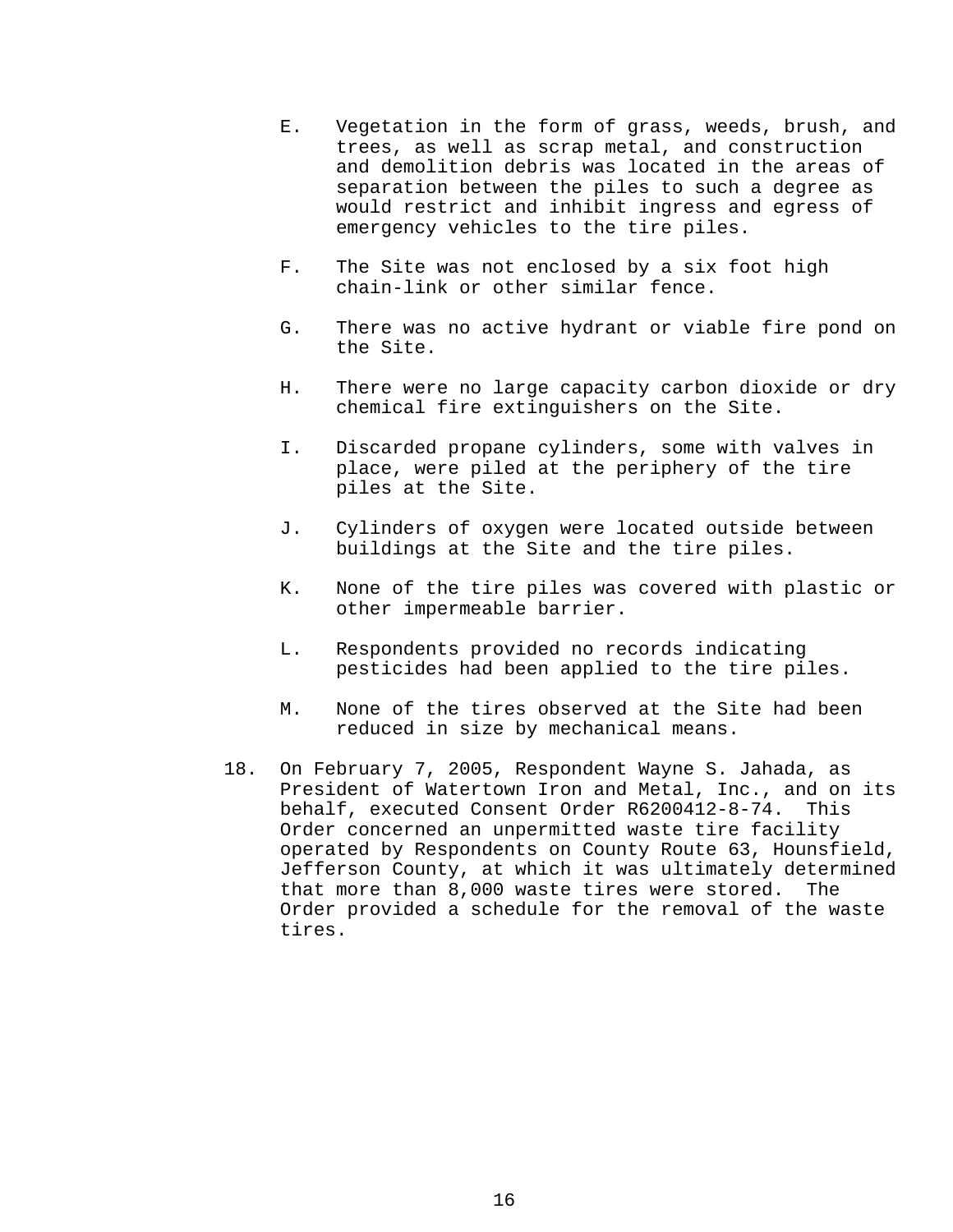#### **DISCUSSION**

## **Applicable Standards for Motions For Order Without Hearing**

Motions for order without hearing are authorized and governed by the procedural rules articulated in 6 NYCRR 622.12 of the Department's regulations. Pursuant to 6 NYCRR 622.12(d),

> "A contested motion for order without hearing will be granted if, upon all the papers and proof filed, the cause of action or defense is established sufficiently to warrant granting summary judgment under the CPLR in favor of any party."

The CPLR provides at Rule 3212(b) that a summary judgment "motion shall be granted if, upon the papers and proof submitted, the cause of action or defense shall be established sufficiently to warrant the court as a matter of law in directing judgment in favor of any party."

Granting judgment "as a matter of law" is a two step process. First, the operative material facts of the matter must have been set forth in the motion in a manner which reasonably precludes their dispute and which establishes, prima facie, the elements of each cause of action or defense articulated. According to CPLR 3212(b), this, at a minimum and in addition to the pleadings and perhaps other proofs such as depositions and admissions, would be shown by a supporting affidavit. Such an affidavit would "be by a person having knowledge of the of the facts; [would] recite all the material facts; and [would] show that there is no defense to the cause of action or that the cause of action or defense has no merit." The second step then follows: With the facts thus sufficiently established, the matter can be resolved purely by the application of the appropriate rule of law.

Moreover, 6 NYCRR  $622.12(e)$  provides that "[t]he motion must be denied with respect to particular causes of action if any party shows the existence of substantive disputes of facts sufficient to require a hearing." This is the analog to CPLR 3212(b) which also provides that a motion for summary judgment, except in certain express instances, "shall be denied if any party shall show facts sufficient to require a trial of any issue of fact."

With respect to the CPLR, the Court of Appeals has summarized the process by stating "that in order to obtain summary judgment, movant must establish its defense or cause of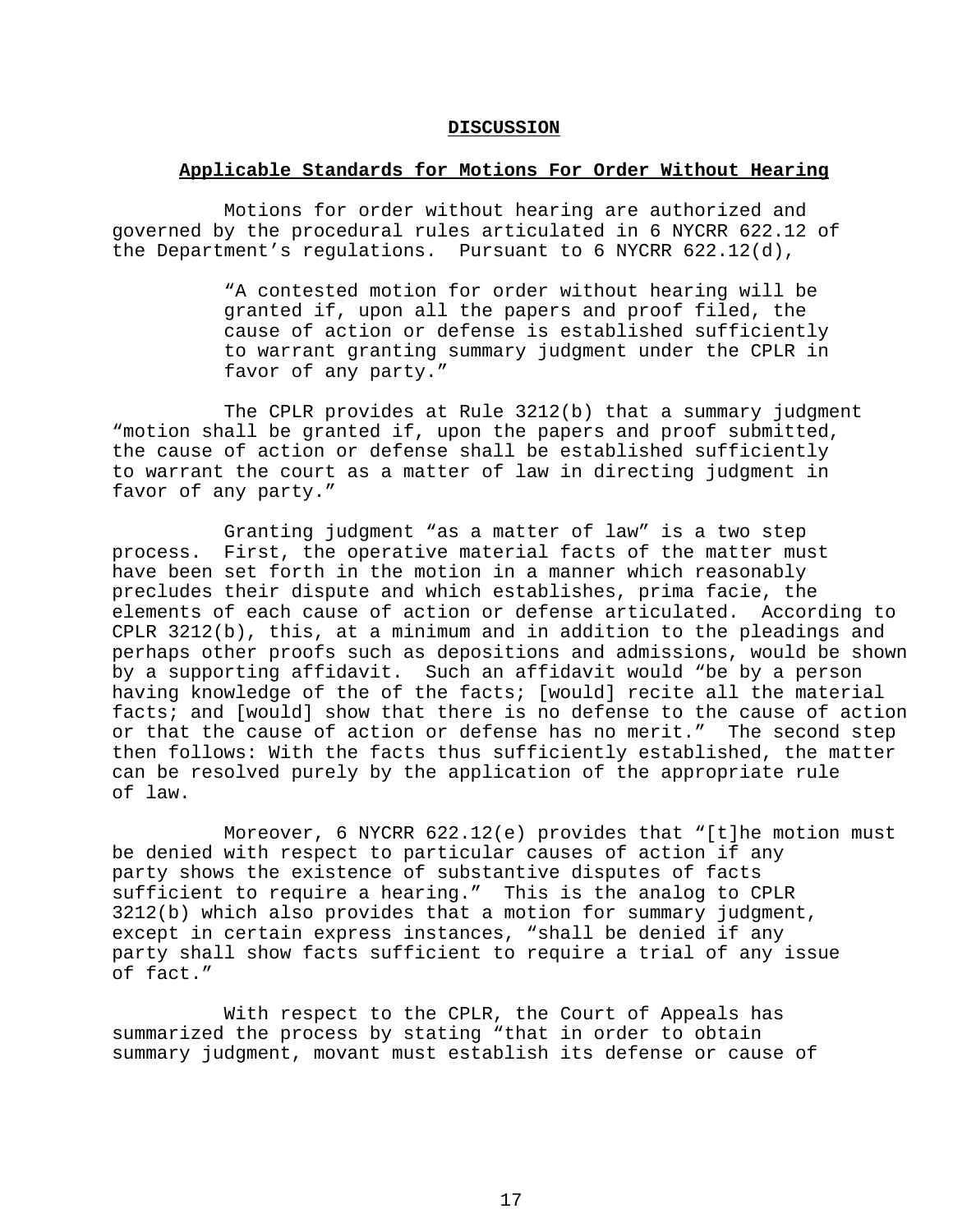action sufficiently to warrant a court's directing judgment in its favor as a matter of law.... The party opposing the motion, on the other hand, must produce evidentiary proof in admissible form sufficient to require a trial of material questions of fact on which the opposing claim rests.... '[M]ere conclusions, expressions of hope or unsubstantiated allegations or assertions are insufficient' for this purpose [quoting Zuckerman v. City of New York, 49 NY2d 557, 562 (1980)]." (Gilbert Frank Corp. v. Federal Ins. Co., 70 NY2d 996, 967 [1988]).

Similarly, this understanding of the summary judgment process under the CPLR has been followed by the Department in its interpretation and application of the provisions of 6 NYCRR 622.12. (See, e.g. Matter of Pasquale Izzo, et al., 2005 WL 3352835, \*6-7, [N.Y.Dept.Env.Conserv.], Ruling of Chief Administrative Law Judge (ALJ) McClymonds on Motion for Order Without Hearing; Matter of Amanda J. Bice, 2006 WL 1102815, \*8-9, [N.Y.Dept.Env.Conserv.], Order of the Commissioner, adopting the Hearing Report of Chief ALJ McClymonds).

### **Facts**

The findings of fact set forth above are either not in dispute or not controverted by the proofs submitted by the parties. They are based upon (1) eyewitness affidavits by persons with knowledge of the material facts obtained through visits to the Site, (2) photographs and drawings of the Site and of the various conditions observed, (3) copies of local municipal public records, (4) copies of documents maintained by the Department with respect to the Site, and (5) diligent searches of records maintained by the Department, made by persons with custodial authority to keep and maintain such records.

## **Respondents' Affirmative Defenses**

# **First Affirmative Defense The Individual Liability of Respondent Wayne S. Jahada**

As its first affirmative defense, Respondents assert that Department Staff's motion fails to allege any facts or law sufficient to support a claim against Wayne Jahada individually. In support of this affirmative defense, Respondents point out that (a) the Site is owned solely by Respondent Watertown Iron and Mental, Inc.; (b) the aforementioned Consent Order was executed solely against Respondent Watertown Iron and Metal, Inc.; and (c) the relief sought by Department Staff in the present motion lies only with Respondent Watertown Iron and Metal, Inc. Moreover, Respondents assert: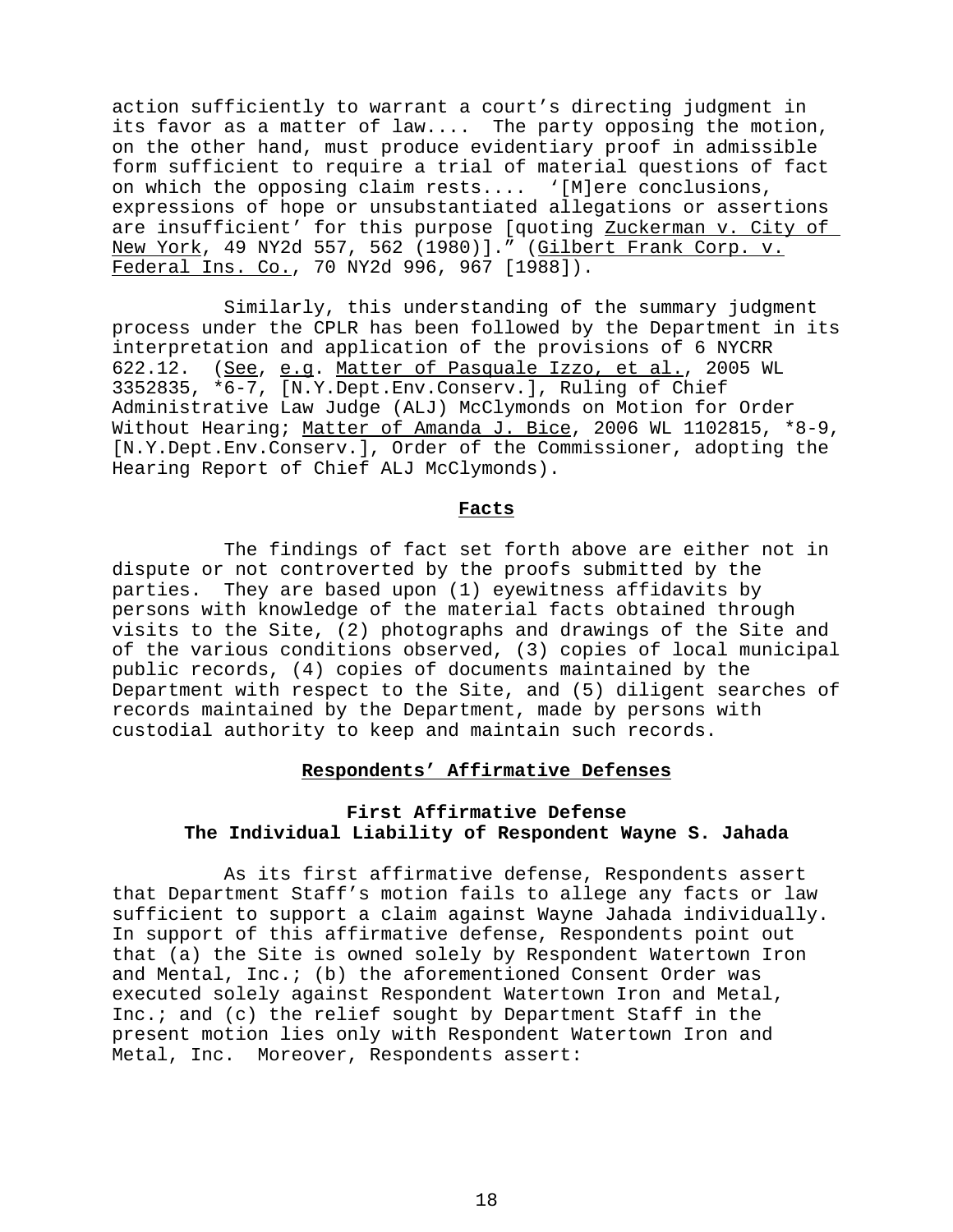"No showing has been made that Wayne Jahada acted outside his role as corporate officer. Any alleged failure on Mr. Jahada's part to act was based upon the financial limitations of the corporation, not any particular act or omission of Mr. Jahada." (Response, Paragraph 11.)

From the discussion that follows, however, it is apparent that this affirmative defense fails, as a review of the present record does not demonstrate the existence of a substantive dispute of fact sufficient to require a hearing.

Whether individual liability for violations of the ECL and its implementing regulations committed by a corporation extends to its corporate officer is a function of the relationship that officer bore to the corporation. If the facts demonstrate that the officer had the power, authority and responsibility to prevent the violation and failed to do so, individual liability attaches. The settled law in this area was summarized by the Commissioner in Matter of Sheldon Galfunt, et al., 1993 WL 267967 \*1-2 (Commissioner's Decision and Order, May 5, 1993):

> "It is well established that a corporate officer may be held criminally liable for violations of statutes enacted to protect the public health, safety and welfare, where that officer had the authority and responsibility to prevent the violation (United States v. Park, 95 S.Ct. 1903 [1975]; United States v. Dotterweich, 64 S.Ct. 134 [1943]). The rationale for holding corporate officers criminally responsible is even more persuasive where only civil liability is involved (United States v. Hodges X-Ray, Inc., 759 F.2d 557 [CA 6th Cir, 1985]).

"In cases where the statutory violation does not require any showing of wrongdoing, liability attaches to managerial officers of a corporation where it is shown that, by virtue of the relationship the officer bore to the corporation, he or she had the power to prevent the violation (United States v. Park, supra)."

In determining the scope of the relationship that must exist between the corporation and its officer before individual liability can attach in a Navigation Law spill case, the Third Department held that the "individual must, at a minimum, have been directly, actively and knowingly involved in the culpable activities or inaction which led to a spill or which allowed a spill to continue unabated." (State v. Markowitz, 273 AD2d 637,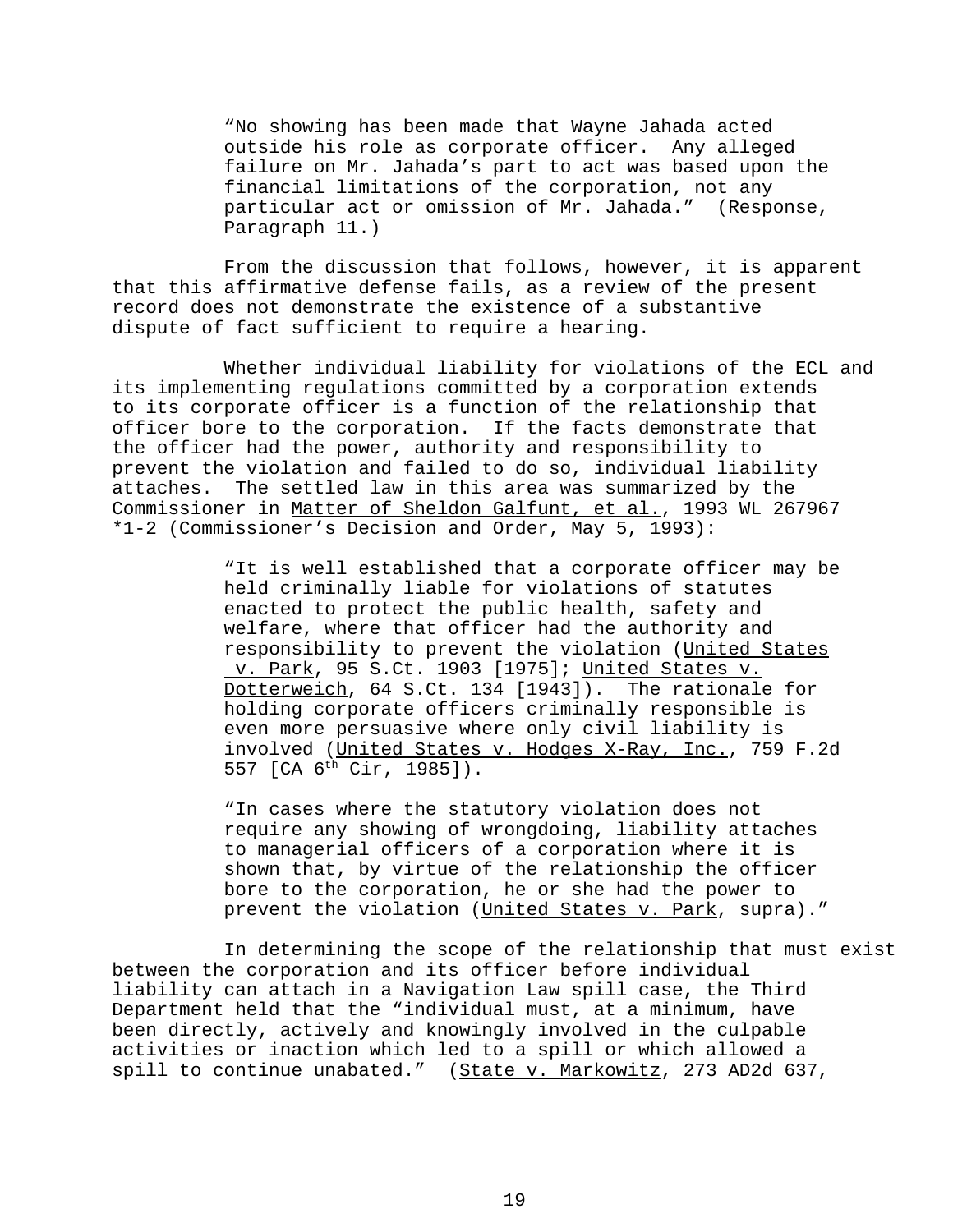642  $[3^{rd}$  Dept.],  $\underline{lv}$  denied 95 NY2d 770  $[2000]$ ). Thus, by establishing "active wrongful conduct or culpable inaction" on the part the corporate officer, individual liability can be inferred. (273 AD2d at 642.) This principle is equally applicable in the present matter.

As the Findings of Fact show, Respondent Wayne S. Jahada is the President of Respondent Watertown Iron and Metal, Inc. (Finding 3.) On September 17, 1998, by bargain and sale deed of transfer executed pursuant a purchase agreement and in consideration of a note secured by a mortgage, Respondent Watertown Iron and Metal, Inc. acquired all right, title and interest in the Site from Leora M. White. (Finding 4.) The note and mortgage in the transfer were executed by Respondent Wayne S. Jahada on behalf of Respondent Watertown Iron and Metal, Inc. (Finding 5.) At all times subsequent to September 17, 1998, title to the Site has remained in Respondent Watertown Iron and Metal, Inc. (Finding 6.) On February 7, 2005, Respondent Wayne S. Jahada, as President of Watertown Iron and Metal, Inc., and on its behalf, executed Consent Order R620040802-51, expressly consenting to its issuance and entry, and agreeing to be bound by its provisions, terms and conditions. (Finding 7.) At Recital 2.A of Consent Order R620040802-51, Respondent Watertown Iron and Metal, Inc. expressly admitted that at the time it purchased the property from Leora White, it was aware that the site contained an estimated 50,000 waste tires and became legally responsible for their proper handling and disposal. (Finding 8.) Subsequent to September 18, 1998, Respondents received and stored additional tires at the Site such that during 2003 and 2004 at least 68,000 tires were present at the Site. (Findings 9 and 10.) Pursuant to Paragraph I of Consent Order R620040802-51, Respondent Watertown Iron and Metal, Inc. was to remove waste tires from the Site and Respondent Wayne S. Jahada was to file periodic status reports of such removal bearing the following personal certification:

> "I, Wayne Jahada, do hereby certify that I reviewed the following report; that based on my knowledge, the report does not contain any untrue statement of a material fact or omit to state a material fact necessary in order to make the statements made, in light of the circumstances under which such statements were made, not misleading; that the New York State Department of Environmental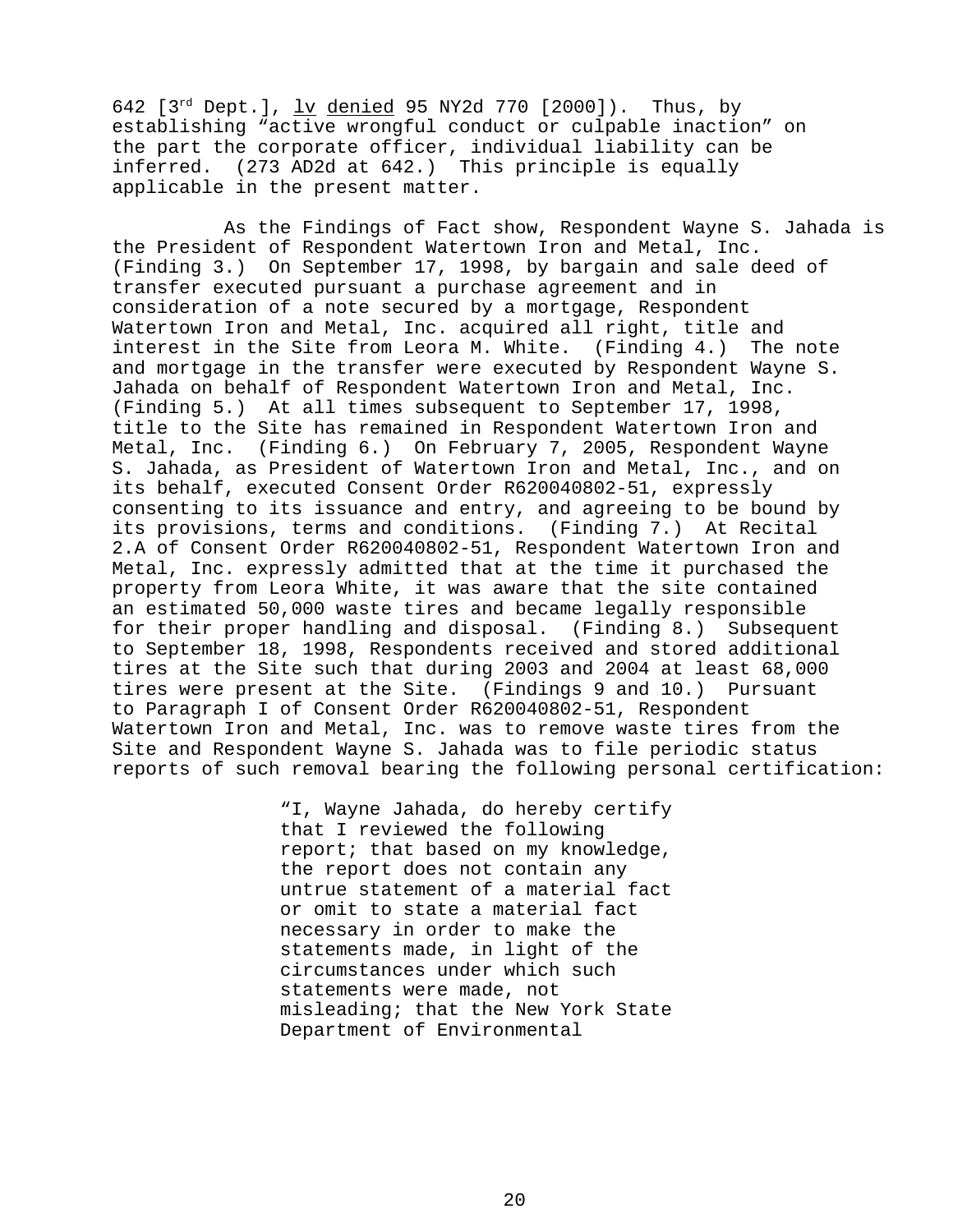Conservation has the right to rely upon the information contained in this report as being truthful and accurate and to conclude that the report does not omit any material fact necessary in order to make the statements made, in light of the circumstances under which such statements were made, not misleading; and that I know that any false statement made in this certification or in this report shall be punishable pursuant to Section 210.45 of the Penal Law, and as may be otherwise authorized by law." (Finding 11.)

In addition to being the individual who executed the aforementioned note, mortgage and consent order on behalf of Respondent Watertown Iron and Metal, Inc., all other communication between Respondent Watertown Iron and Metal, Inc. and Department Staff has been through Respondent Wayne S. Jahada. (Finding 13.)

In August of 2004, Respondent Wayne S. Jahada advised Department Staff that upon Respondent Watertown Iron and Metal, Inc.'s acquisition of the Site, he had directed that larger tire piles at the site be moved into smaller windrow style piles. These longer narrower piles are not depicted in scaled areal photographs of the Site taken prior to Respondent Watertown Iron and Metal, Inc.'s acquisition of the Site, but are depicted in scaled areal photographs taken subsequent to its acquisition of the Site. (Finding 14.)

Some time subsequent to his execution of Consent Order R620040802-51 and the filing of this motion, Respondent Wayne S. Jahada met with Department Staff to discuss his compliance with that order. He advised Department Staff that he had not commenced removal of the tires as of the date specified in the order because he had confused that date with another date for removal of other tires from another site controlled by him. At that same meeting Respondent Wayne S. Jahada said he had contacted a landfill facility to arrange for the disposal there of the tires at the Site. Moreover, he advised Department Staff that he had not yet determined whether to transport the tires from the Site to the landfill himself, or to engage a contractor for this purpose. (Finding 15.)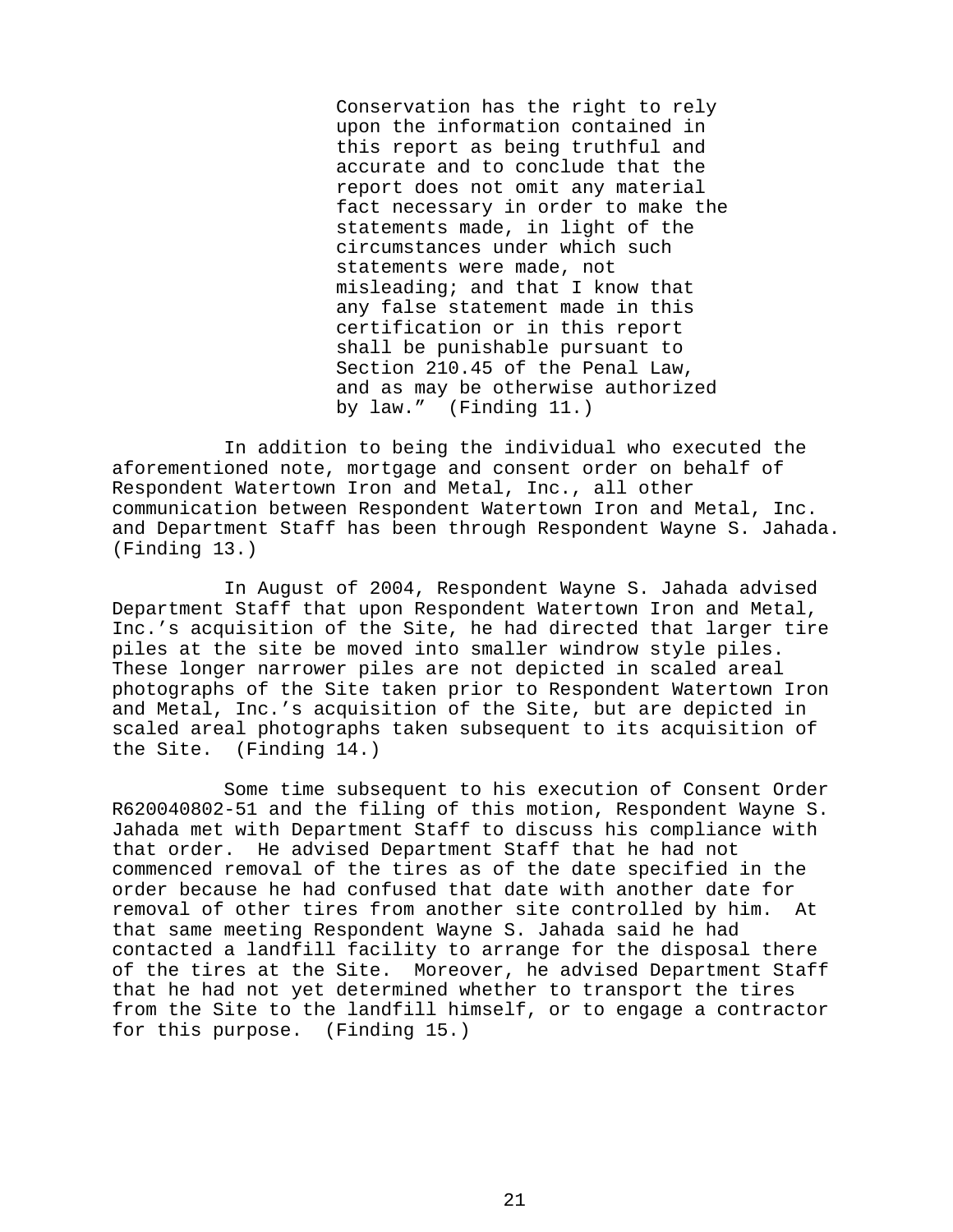A search of the Department's records indicate that Respondent Wayne S. Jahada never applied for or received a permit to operate a waste tire facility at the Site, never filed the necessary plans and other documents to obtain such a permit, and never filed any of the quarterly or annual reports required of such a facility. (Finding 16.)

During an inspection of the Site on July 22, 2004, Department Staff observed (1) approximately 68,000 tires at the Site in piles in some cases exceeding 10,000 square feet in area and with a width greater than 50 feet; (2) the tire piles were uncovered and exposed to the elements, with vegetation in the form of grass, weeds, brush, and trees was growing through, in, and among the tire piles, such as to provide a vegetative interconnection between them; (3) distances between the tire piles were less than fifty feet, no such distance being greater than twenty-five feet; (4) vegetation, scrap metal, and construction and demolition debris was located in the areas of separation between the piles to such a degree as would restrict and inhibit ingress and egress of emergency vehicles to the tire piles; (5) the Site was not enclosed by a six foot high chainlink or other similar fence; (6) there was no active hydrant or viable fire pond on the Site; (7) there were no large capacity carbon dioxide or dry chemical fire extinguishers on the Site; (8) discarded propane cylinders, some with valves in place were piled at the periphery of the tire piles at the Site; (9) cylinders of oxygen were located outside between buildings at the Site and the tire piles; (10) none of the tire piles was covered with plastic or other impermeable barrier; (11) Respondent Wayne S. Jahada provided no records indicating pesticides had been applied to the tire piles; and none of the tires observed at the Site had been reduced in size by mechanical means. (Finding 17.) On the proofs presented in this matter, it was clearly within the power, authority and responsibility of Respondent Wayne S. Jahada to correct, prevent or abate these conditions at the Site.

The actions of Respondent Wayne S. Jahada in this matter show that he was an operator or facility operator of the Site within the meaning of 6 NYCRR 360-1.2(b)(113) which provides that

> "Operator or facility means the person responsible for the overall operation of a solid waste management facility or a part of a facility with the authority and knowledge to make and implement decisions, or whose actions or failure to act may result in noncompliance with the requirements of this Part or the Departmentapproved operating conditions at the facility or on the property on which the facility is located."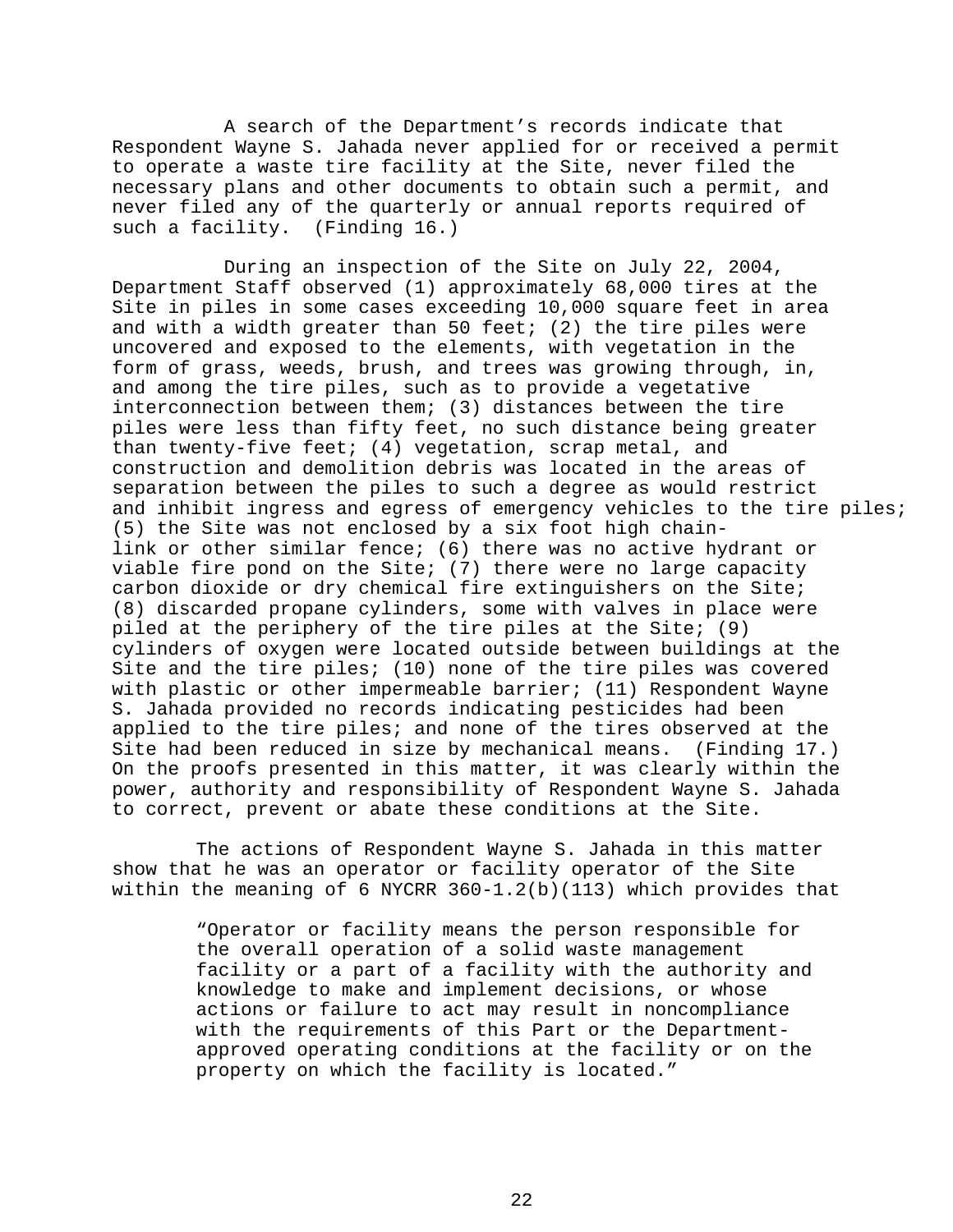Moreover, these facts clearly establish that Respondent Wayne S. Jahada, as President of Respondent Watertown Iron and Metal, Inc. had the power, authority and responsibility to prevent the violations alleged in the motion and failed to do so. Indeed, from these facts, by assuming responsibility for the waste tires, in failing to properly maintain and dispose of them, in failing to apply for a permit to operate a waste tire disposal facility at the Site and file the necessary documentation to secure that permit, and in failing to file and certify the reports required by the Department, it is apparent that Respondent Wayne S. Jahada engaged in "active wrongful conduct or culpable inaction" as a corporate officer of Respondent Watertown<br>Iron and Metal, Inc. (State v. Markowitz, 273 AD2d at 642). (State v. Markowitz, 273 AD2d at 642). Accordingly, Respondent Wayne S. Jahada is individually liable for all of the violations alleged in the Department's motion for order without hearing.

## **Second Affirmative Defense The Continuing Responsibility of Leora White**

As a second affirmative defense, Respondents assert that assuming, without admitting, that there are 68,000 tires at the Site, 50,000 of those tires were already present at the Site when Respondent Watertown Iron and Metal, Inc., acquired the Site from Leora White in 1998. According to Respondents, those 50,000 tires remain the responsibility of the prior owner, Leora White.

This affirmative defense also fails, a review of the present record not demonstrating the existence of a substantive dispute of fact sufficient to require a hearing. As is apparent from the Findings, the responsibility for the 50,000 tires at the Site devolved to Respondents upon their acquisition of the Site in 1998. Indeed, this fact was acknowledged by Respondents upon the execution of Consent Order R620040802-51 on February 7, 2005. As noted in Finding 8, above, at Recital 2.A of Consent Order R620040802-51, Respondent Watertown Iron and Metal, Inc. expressly admitted that "At the time Respondent purchased the property from Leora White, Respondent was aware that the site contained an estimated 50,000 waste tires and became legally responsible for their proper handling and disposal."

# **Third Affirmative Defense The Impossibility of Performance**

As a third affirmative defense, Respondents plead impossibility. Respondents assert that during the same time they were to remove tires from the Site in Lisbon, as directed by Consent Order R620040802-51, they were compelled to vacate their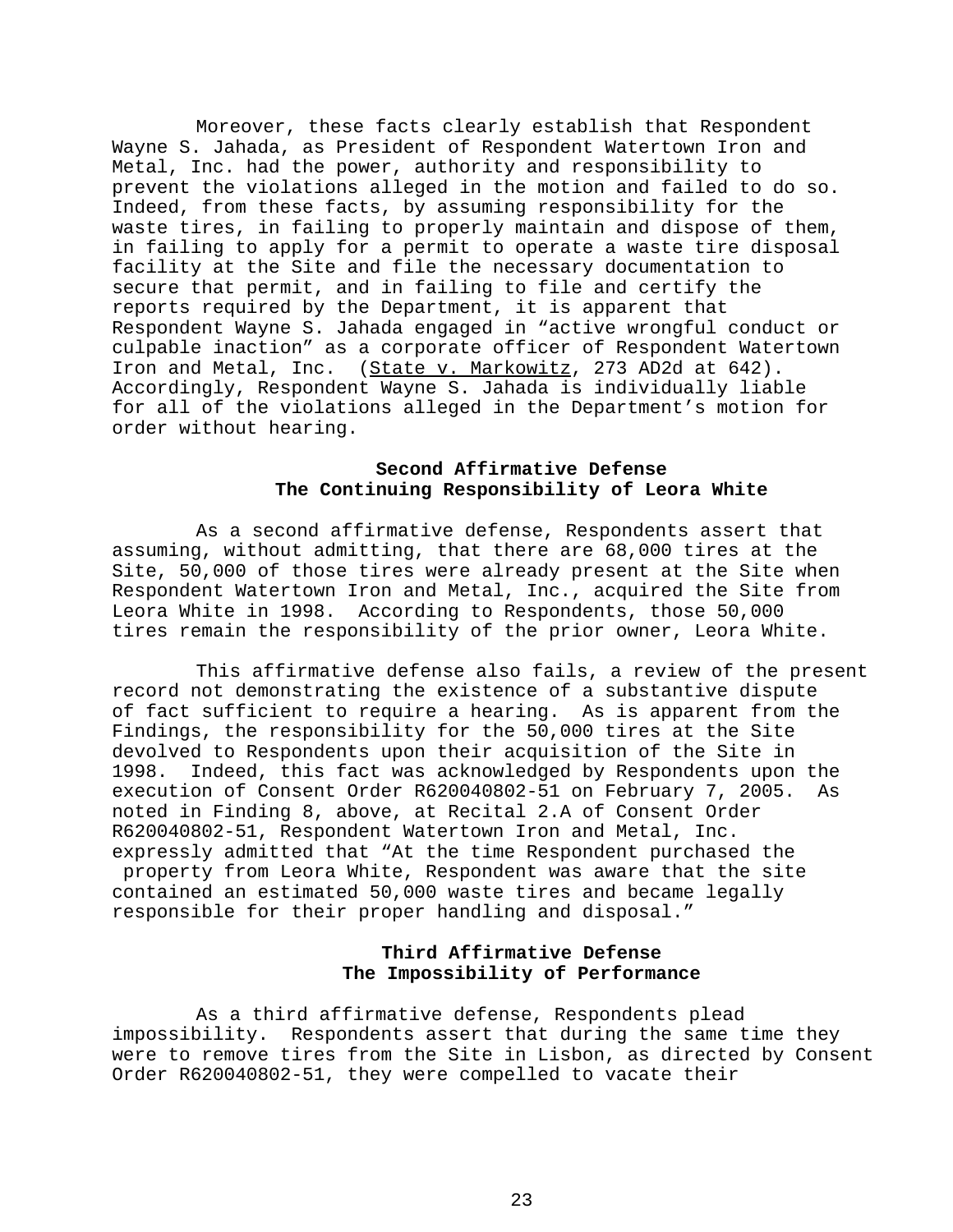primary facility in Hounsfield, New York. This required the commitment of all of Respondents' time, resources and financial ability, rendering it impossible to comply with the terms of Consent Order R620040802-51.

As the Court of Appeals observed in discussing the narrow defense of impossibility in Kel Kim Corporation v. Central Markets, Inc., 70 NY2d 900, 902 (1987),

> "Generally, once a party to a contract has made a promise, that party must perform or respond in damages for its failure, even when unforseen circumstances make performance burdensome.... Impossibility excuses a party's performance only when the destruction of the subject matter of the contract or the means of performance makes performance objectively impossible. Moreover, the impossibility must be produced by an unanticipated event that could not have been foreseen or guarded against in the contract."

Force majeure clauses can excuse non performance due to circumstances beyond the control of the parties, but "[o]rdinarily, only if the force majeure clause specifically includes the event that actually prevents a party's performance will that party be excused." Id. at 902-903.

At the outset, it should be noted that Consent Order R620040802-51 contains no force majeure clause. The entire agreement of the parties with respect to Respondents' failure to perform is contained in Paragraph V of Consent Order R620040802- 51, at Finding 12, above.

In this affirmative defense, Respondents are alleging a failure to perform under the terms of the Consent Order due to a lack of financial resources. Although Respondents' offer of proof in support of its defense in this regard is inadequate, it is also irrelevant and of no moment in the resolution of the present motion for order without hearing. As the Court of Appeals has stated, "[W]here impossibility or difficulty of performance is occasioned only by financial difficulty or economic hardship, even to the extent of insolvency or bankruptcy, performance of a contract is not excused."  $(407 \text{ E.})$ 61<sup>st</sup> Garage v. Savoy Fifth Ave. Corp., 23 NY2d 275, 281 [1968]). Accordingly, this affirmative defense fails as a matter of law.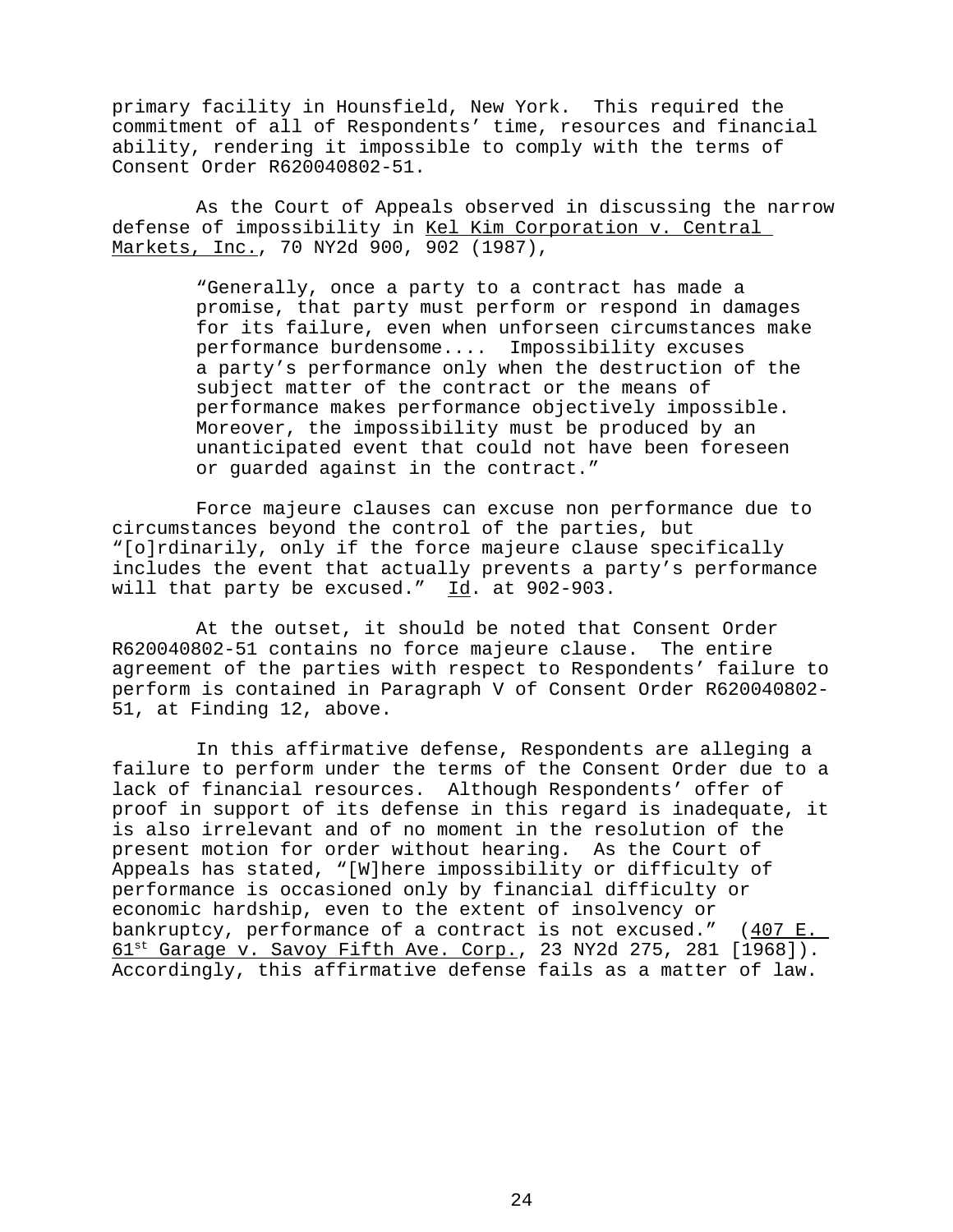## **Conclusions of Law**

From the foregoing Findings of Fact, based upon the incontrovertible proofs submitted, the following conclusions of law are established for the purposes of this motion:

- 1. Since at least September 18, 1998, the Site has constituted a solid waste management facility as defined by the ECL and applicable regulations.
- 2. Since at least September 18, 1998, the Site has constituted a waste tire storage facility as defined by the ECL and applicable regulations.
- 3. Since September 18, 1998, to the date of this motion, Respondent Watertown Iron and Metal, Inc., was and is the owner of the Site and the solid waste management facility located thereon.
- 4. Since at least September 18, 1998, to the date of this motion, Respondent Wayne S. Jahada, was and is the President of Respondent Watertown Iron and Metal, Inc., and is the facility operator of the Site as that term is defined by 6 NYCRR 360-1.2(b)(113).
- 5. As facility operator of the Site, Respondent Wayne S. Jahada is personally liable for violations arising from the operation of the solid waste management and waste tire storage facility at the Site.
- 6. Since September 18, 1998, Respondents have violated 6 NYCRR 360-1.7(a)(1) by operating a waste tire storage facility at the Site without benefit of a valid solid waste management facility permit issued by the Department.
- 7. Since September 18, 1998, Respondent Watertown Iron and Metal, Inc., has violated 6 NYCRR 360-13.1 by failing to obtain a solid waste management facility permit to operate a waste tire storage facility on the Site.
- 8. Since September 18, 1998, Respondents have violated 6 NYCRR 360-13.3(a) by failing to submit to the Department an operation and maintenance manual for the Site.
- 9. Since September 18, 1998, Respondents have violated 6 NYCRR  $360-13.3(a)$  and 6 NYCRR  $13.2(h)(6)$  by failing to comply with NFPA 231D, 1989 edition, entitled *Standards for Storage of*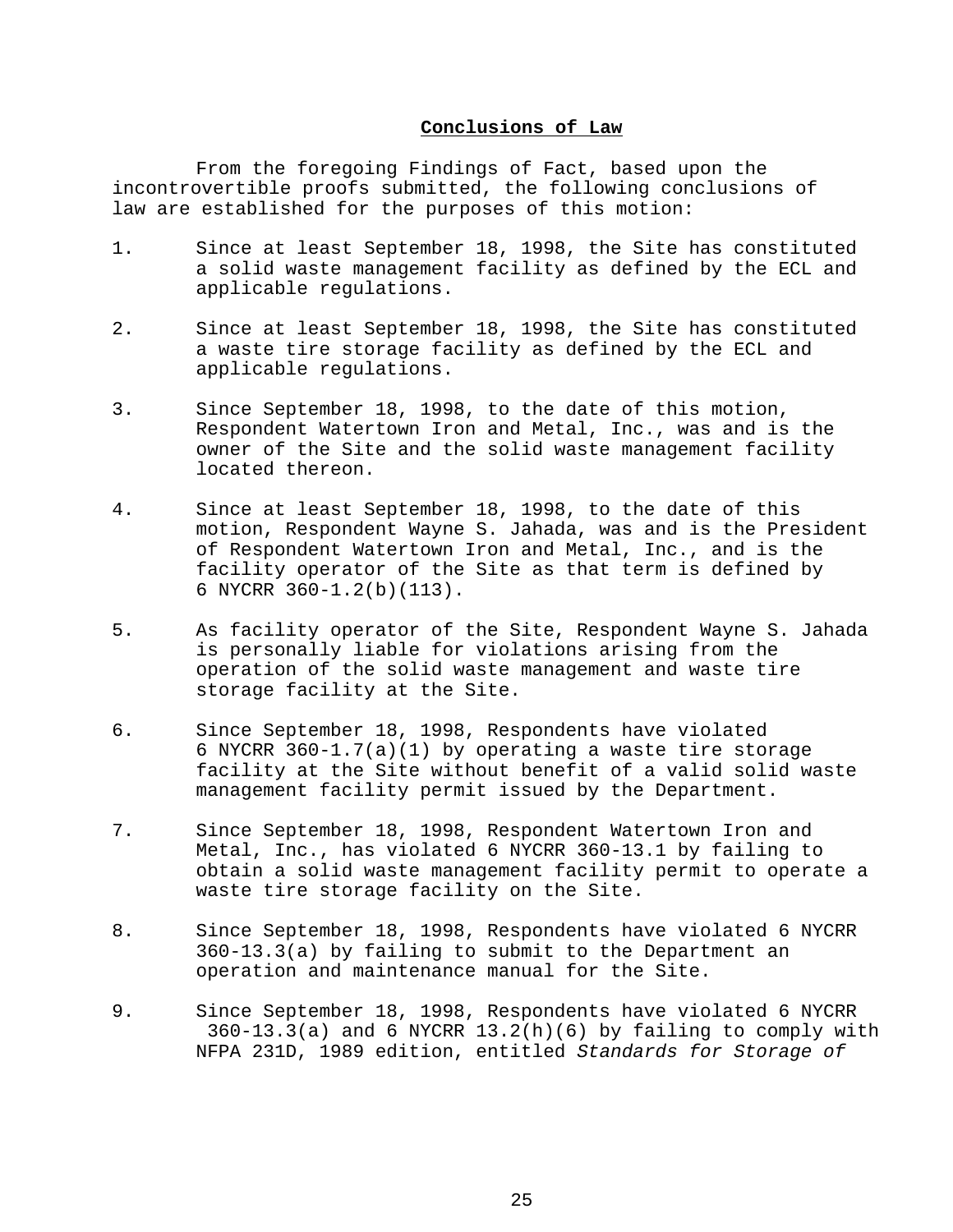*Rubber Tires*, Appendix C thereof entitled *Guidelines for Outdoor Storage of Scrap Tires*, and in particular,

- A. Provision C-3.2.1(a), which requires "fire lanes to separate [tire] piles and provide access for effective fire fighting operations," by failing to have such access lanes at and about the Site;
- B. Provision C-3.2.1(c), which requires "an effective fire prevention maintenance program including control of weeds, grass, and other combustible materials within the storage area," by storing waste tires at the Site in piles in close proximity to natural cover and trees; and
- C. Provision C-4.2.5, which requires that "the distance between storage and grass, weeds, and brush should be 50 feet," by locating tire piles at the Site less than 50 feet from grass, weeds, and bushes.
- 10. Since September 18, 1998, Respondents have violated 6 NYCRR 360-13.3(a) and 6 NYCRR 360-13.2 by failing to submit to the Department a:
	- A. Site plan specifying the waste tire facility's boundaries, utilities, topography and structures, as required by 6 NYCRR 360-13.2(b);
	- B. Monitoring and inspection plan addressing such matters as the readiness of fire-fighting equipment and the integrity of the Site security system, as required by 6 NYCRR 360-13.2(e);
	- C. Closure plan identifying the steps necessary to close the facility, as required by 6 NYCRR 360- 13.2(f);
	- D. Contingency plan, as required by 6 NYCRR 360- 13.2(h);
	- E. Storage plan addressing the receipt and handling of all waste tires and solid waste to, at and from the facility, as required by 6 NYCRR  $360-13.2(i);$ and
	- F. Vector control plan providing that all waste tires be maintained in a manner which limits mosquito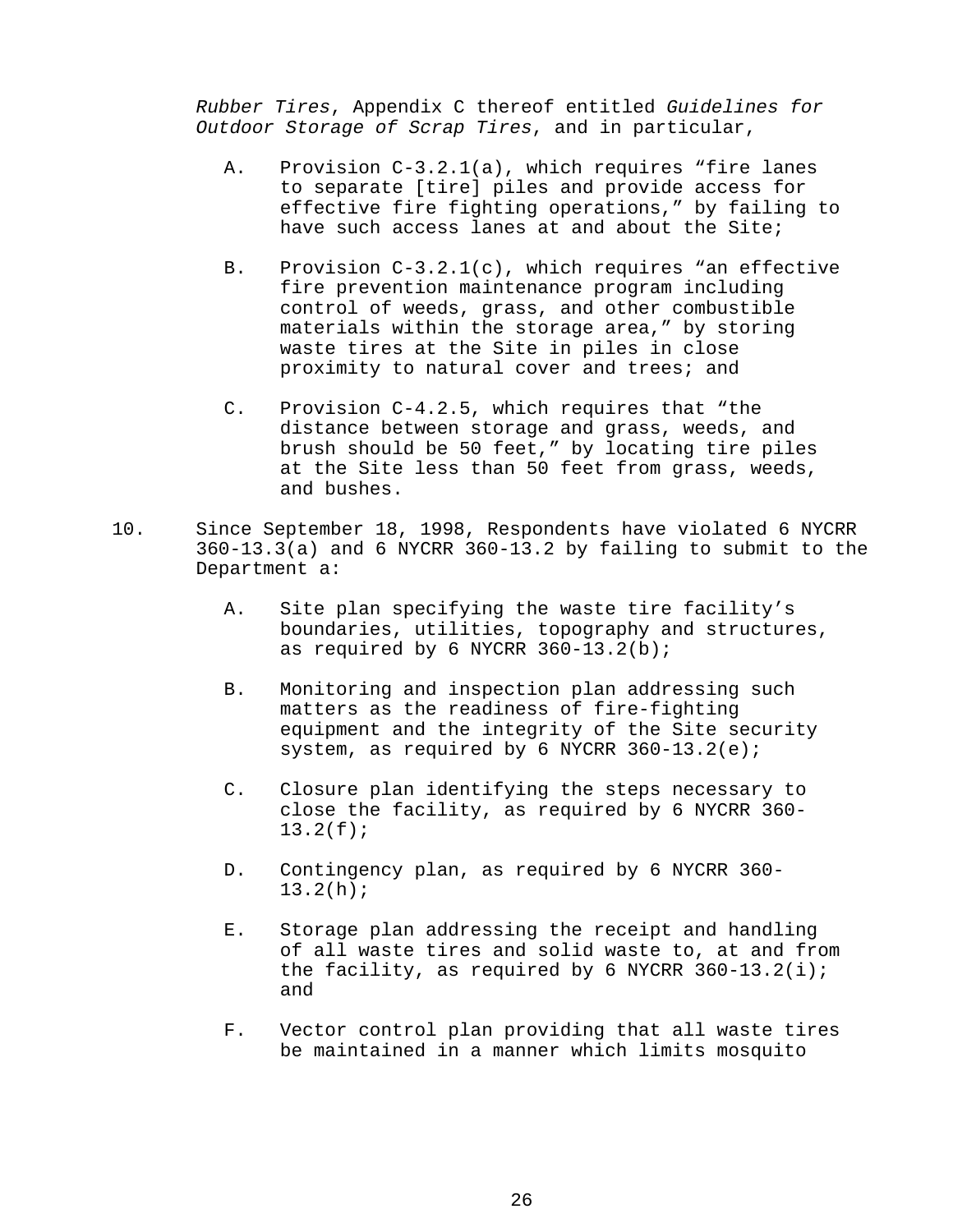breeding potential and other vectors, as required by 6 NYCRR  $360 - 13.2(j)$ .

- 11. Since September 18, 1998, Respondents have violated 6 NYCRR 360-13.3(a) and 6 NYCRR 360-13.2 by failing to maintain:
	- A. Waste tire piles with no less than 50 feet of separation distance between piles and buildings and other structures, as required by 6 NYCRR 360- 13.2(i)(4);
	- B. Fifty foot separation areas so that they are free of obstructions and vegetation at all times, as required by 6 NYCRR  $360-13.2(i)(4)$ ;
	- C. Fifty foot separation areas in such a manner that emergency vehicles will have adequate access, as required by 6 NYCRR  $360-13.2(i)(4)$ ;
	- D. The number of tires at or below the quantity for which it is permitted, as required by 6 NYCRR 360- 13.2(i)(5);
	- E. Waste tire piles at 50 feet or less in width, as required by 6 NYCRR  $360-13.2(i)(3)$ ; and
	- F. Waste tire piles at 10,000 square feet, or less, of surface area, as required by 6 NYCRR 360- 13.2(i)(3).
- 12. Since September 18, 1998, Respondents have violated the operational requirements of 6 NYCRR 360-13.3 by:
	- A. Failing to maintain access roads within the storage facility in passable condition at all times to allow for access by firefighting and emergency response equipment, as required by 6 NYCRR 360-13.3(c)(1);
	- B. Owning and operating a waste tire storage facility having more than 2,500 tires that does not have fully charged large capacity carbon dioxide or dry chemical fire extinguishers located in strategically placed enclosures throughout the entire facility, as required by 6 NYCRR 360-  $13.3(c)(4);$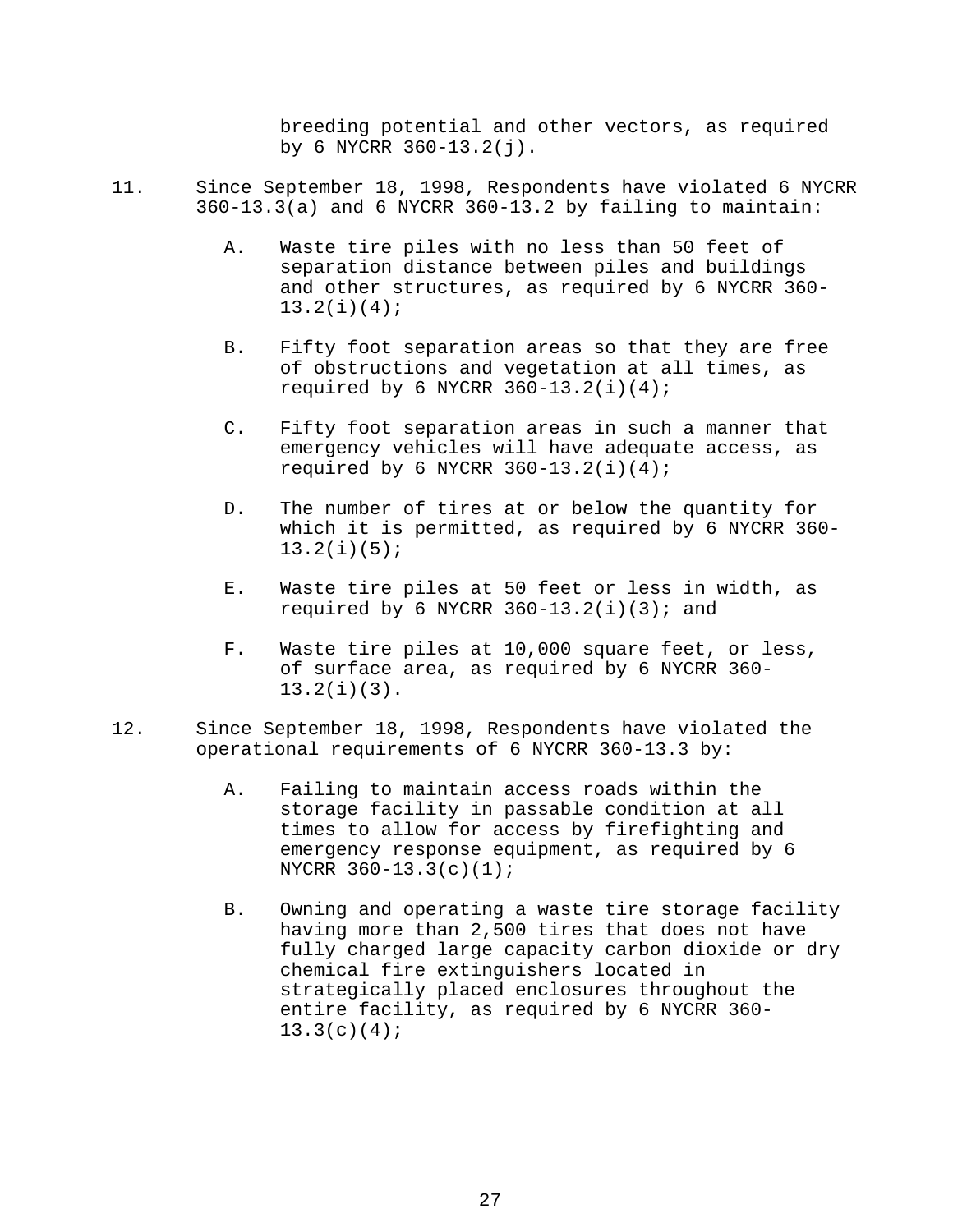- C. Owning and operating a waste tire storage facility having more than 2,500 tires that does not have an active hydrant or viable fire pond on the facility, as required by 6 NYCRR  $360-13.3(c)(4)$ ;
- D. Failing to maintain waste tire piles that are accessible on all sides to fire fighting and emergency response equipment, as required by 6 NYCRR 360-13.3(c)(5);
- E. Owning and operating a waste tire storage facility having more than 2,500 tires that has potential ignition sources stored in tire storage areas, in violation of 6 NYCRR  $360-13.3(c)(6)$ ;
- F. Owning and operating a waste tire storage facility having more than 2,500 tires that does not have the Site enclosed, at a minimum, in a 6 foot chain link fence or equivalent structure, as required by 6 NYCRR 360-13.3(d)(2);
- G. Failing to ever prepare and file with the Department quarterly operation reports, as required by 6 NYCRR  $360-13.3(e)(2)$ ;
- H. Failing to ever prepare and file with the Department annual operation reports, as required by 6 NYCRR  $360-13.3(e)(3)$ ; and
- I. Storing waste tires for more than one week at the Site without removing the rims from the tires, as required by 6 NYCRR  $360-13.3(b)(1)$ .
- 13. Respondents violated the terms of Consent Order R620040802-51 by:
	- A. Failing to remove, for the period of June 15, 2005, to the date of the present motion, 20 tons of waste tires every seven days, as required by paragraph I(B)(1)(ii) of the Order;
	- B. Failing to remove 24,000 or 200 tons of tires from the site, as required by paragraph I(B) of the Order; and
	- C. Failing to submit weekly reports, as required by paragraph I(B)(1)(iv) of the Order.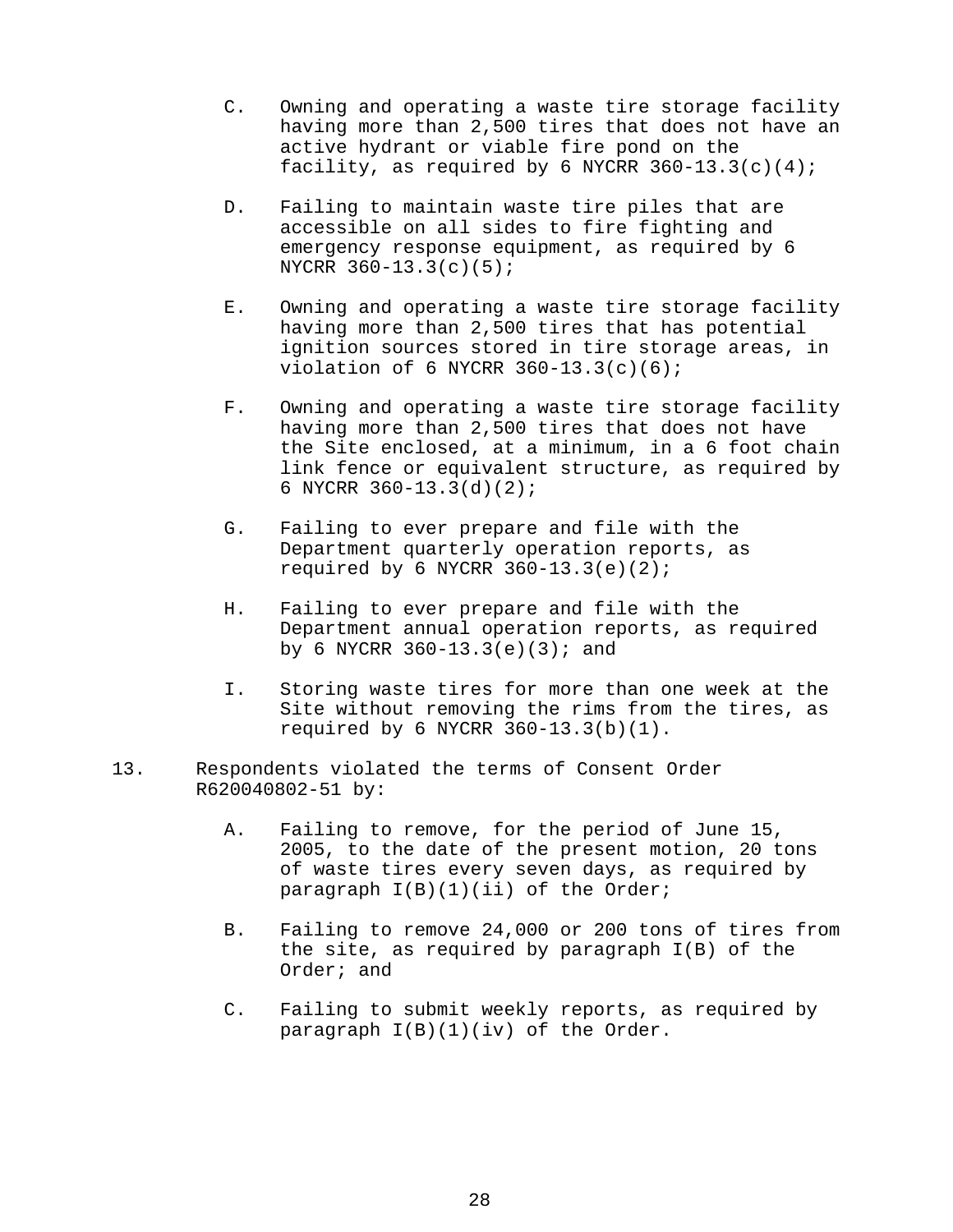14. By virtue of having violated the aforementioned provisions of law and regulation, Respondents own and operate a noncompliant waste tire stock pile as that term is defined in ECL 27-1901(6).

## **Civil Penalties and Other Relief Requested**

As relief, Department Staff seeks an Order of the Commissioner:

- 1. Ratifying the State's authority to enter the Site and remove all waste tires there as authorized by Consent Order R620040802-51 and title 19 of article 27 and ECL 71-2703;
- 2. A. Directing Respondents to pay the suspended penalty of \$136,000 pursuant to Consent Order R620040802-51, representing \$2.00 for each of the 68,000 tires remaining on the Site as of August 26, 2005;
	- B. Directing Respondents to pay an additional penalty up to the maximum allowed by law pursuant to ECL 71- 2703, but not less than \$100,000 for the continuing violations of Consent Order R620040802-51, from June 15, 2005, to the present;
	- C. Specifying that liability for payment of such penalties is joint and several between Respondents Watertown Iron and Metal, Inc., and Wayne Jahada;
- 3. Directing Respondents to fully cooperate with the State and refrain from any activities that interfere with the State, its employees, contractors, or agents in the event that the State should be required to take over abatement of the waste tire stockpiles at the Site;
- 4. Directing Respondents to reimburse the State for the costs associated with completion of this enforcement action and any costs associated with overseeing the abatement of the waste tires at issue and with the State's assumption of the responsibility to remove the waste tires. Upon complete abatement of the noncompliant waste tires at the Site, the State shall notify Respondents of the costs so incurred by the State and Respondents shall pay said costs within thirty days of receipt of such notification; and